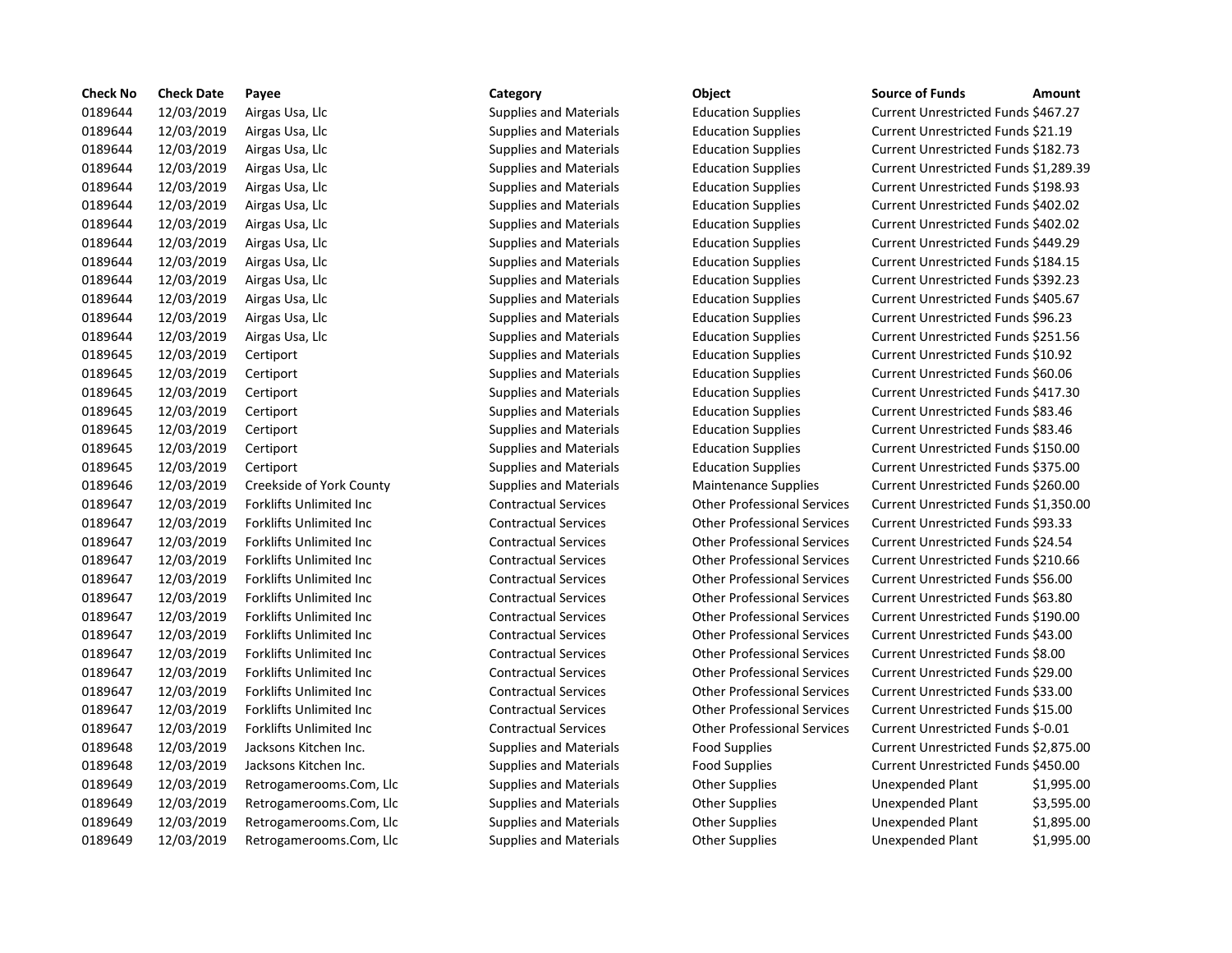| <b>Check No</b> | <b>Check Date</b> | Payee                                    | Category                                             | Object                             | <b>Source of Funds</b><br>Amount     |
|-----------------|-------------------|------------------------------------------|------------------------------------------------------|------------------------------------|--------------------------------------|
| 0189667         | 12/03/2019        | Arts Council of York County              | <b>Fixed Charges</b>                                 | Dues & Membership Fees             | Current Unrestricted Funds \$500.00  |
| 0189667         | 12/03/2019        | Arts Council of York County              | <b>Fixed Charges</b>                                 | Dues & Membership Fees             | Current Unrestricted Funds \$1,000.0 |
| 0189667         | 12/03/2019        | Arts Council of York County              | <b>Fixed Charges</b>                                 | Dues & Membership Fees             | Current Unrestricted Funds \$300.00  |
| 0189668         | 12/03/2019        | City of Rock Hill                        | <b>Fixed Charges</b>                                 | Dues & Membership Fees             | Current Unrestricted Funds \$350.00  |
| 0189669         | 12/03/2019        | Come-See-Me Festival, Inc.               | <b>Fixed Charges</b>                                 | Dues & Membership Fees             | Current Unrestricted Funds \$1,500.0 |
| 0189670         | 12/03/2019        | Petty Cash                               | <b>Supplies and Materials</b>                        | Food Supplies                      | Current Unrestricted Funds \$63.63   |
| 0189670         | 12/03/2019        | Petty Cash                               | <b>Supplies and Materials</b>                        | <b>Education Supplies</b>          | Current Unrestricted Funds \$31.51   |
| 0189670         | 12/03/2019        | Petty Cash                               | <b>Supplies and Materials</b>                        | Food Supplies                      | Current Unrestricted Funds \$39.94   |
| 0189673         | 12/05/2019        | S C Dept of Revenue                      | <b>Current Liabilities</b>                           | Court Order Levy                   | Current Unrestricted Funds \$140.94  |
| 0189674         | 12/05/2019        | U S Department of Education              | <b>Current Liabilities</b>                           | Court Order Levy                   | Current Unrestricted Funds \$407.15  |
| 0189679         | 12/09/2019        | applya Occupational Solutions LLC        | Op Revenue - Other Current Unres ARC PT BKGD DRG TST |                                    | Current Unrestricted Funds \$112.20  |
| 0189679         | 12/09/2019        | applya Occupational Solutions LLC        | <b>Contractual Services</b>                          | <b>Other Professional Services</b> | Current Unrestricted Funds \$84.70   |
| 0189679         | 12/09/2019        | applya Occupational Solutions LLC        | <b>Contractual Services</b>                          | <b>Other Professional Services</b> | Current Unrestricted Funds \$476.85  |
| 0189681         | 12/09/2019        | Barnes and Noble College Bookstore       | <b>Current Liabilities</b>                           | A/P College Barnes & Noble         | Current Unrestricted Funds \$6,009.4 |
| 0189682         | 12/09/2019        | Cherry Tree, LLC                         | <b>Fixed Charges</b>                                 | <b>Rent Non State</b>              | Current Unrestricted Funds \$8,532.5 |
| 0189683         | 12/09/2019        | <b>Chester Rental Uniform</b>            | <b>Current Liabilities</b>                           | Uniform                            | Current Unrestricted Funds \$33.06   |
| 0189683         | 12/09/2019        | <b>Chester Rental Uniform</b>            | <b>Current Liabilities</b>                           | Uniform                            | Current Unrestricted Funds \$33.06   |
| 0189683         | 12/09/2019        | <b>Chester Rental Uniform</b>            | <b>Current Liabilities</b>                           | Uniform                            | Current Unrestricted Funds \$33.06   |
| 0189683         | 12/09/2019        | <b>Chester Rental Uniform</b>            | <b>Current Liabilities</b>                           | Uniform                            | Current Unrestricted Funds \$33.06   |
| 0189683         | 12/09/2019        | <b>Chester Rental Uniform</b>            | <b>Current Liabilities</b>                           | Uniform                            | Current Unrestricted Funds \$33.06   |
| 0189683         | 12/09/2019        | <b>Chester Rental Uniform</b>            | <b>Supplies and Materials</b>                        | <b>Clothing Supplies</b>           | Current Unrestricted Funds \$33.06   |
| 0189683         | 12/09/2019        | <b>Chester Rental Uniform</b>            | <b>Supplies and Materials</b>                        | <b>Clothing Supplies</b>           | Current Unrestricted Funds \$33.06   |
| 0189683         | 12/09/2019        | <b>Chester Rental Uniform</b>            | <b>Supplies and Materials</b>                        | <b>Clothing Supplies</b>           | Current Unrestricted Funds \$33.06   |
| 0189683         | 12/09/2019        | <b>Chester Rental Uniform</b>            | <b>Supplies and Materials</b>                        | <b>Clothing Supplies</b>           | Current Unrestricted Funds \$33.06   |
| 0189683         | 12/09/2019        | <b>Chester Rental Uniform</b>            | <b>Supplies and Materials</b>                        | <b>Clothing Supplies</b>           | Current Unrestricted Funds \$33.06   |
| 0189684         | 12/09/2019        | Sysco Food Services of Charlotte Ll      | <b>Supplies and Materials</b>                        | <b>Food Supplies</b>               | Current Unrestricted Funds \$1,159.8 |
| 0189684         | 12/09/2019        | Sysco Food Services of Charlotte Ll      | <b>Supplies and Materials</b>                        | <b>Food Supplies</b>               | 201.8 Current Unrestricted Funds     |
| 0189684         | 12/09/2019        | Sysco Food Services of Charlotte Ll      | <b>Supplies and Materials</b>                        | Food Supplies                      | Current Unrestricted Funds \$1,193.4 |
| 0189684         | 12/09/2019        | Sysco Food Services of Charlotte Ll      | <b>Supplies and Materials</b>                        | Food Supplies                      | Current Unrestricted Funds \$1,014.1 |
| 0189685         | 12/09/2019        | <b>York Technical College Foundation</b> | <b>Fixed Charges</b>                                 | <b>Rent Non State</b>              | Current Unrestricted Funds \$1,666.6 |
| 0189685         | 12/09/2019        | York Technical College Foundation        | <b>Fixed Charges</b>                                 | <b>Rent Non State</b>              | Current Unrestricted Funds \$3,082.3 |
| 0189685         | 12/09/2019        | York Technical College Foundation        | <b>Fixed Charges</b>                                 | <b>Rent Non State</b>              | Current Unrestricted Funds \$1,607.5 |
| 0189686         | 12/09/2019        | Barnes and Noble College Bookstore       | <b>Current Liabilities</b>                           | A/P College Barnes & Noble         | Current Unrestricted Funds \$2,720.6 |
| 0189686         | 12/09/2019        | Barnes and Noble College Bookstore       | <b>Current Liabilities</b>                           | A/P College Barnes & Noble         | Current Unrestricted Funds \$23.58   |
| 0189687         | 12/09/2019        | Chester Metropolitan District            | <b>Contractual Services</b>                          | <b>Utilities</b>                   | Current Unrestricted Funds \$47.07   |
| 0189688         | 12/09/2019        | SCAEOP, Inc.                             | Travel                                               | In State Registration Fee          | Current Unrestricted Funds \$235.00  |
| 0189690         | 12/10/2019        | #thesavageway                            | <b>Current Assets</b>                                | <b>Prepaid Expenses</b>            | Current Unrestricted Funds \$1,600.0 |
| 0189691         | 12/10/2019        | Barnes and Noble College Bookstore       | <b>Current Liabilities</b>                           | A/P College Barnes & Noble         | Current Unrestricted Funds \$4,659.7 |
| 0189691         | 12/10/2019        | Barnes and Noble College Bookstore       | <b>Current Liabilities</b>                           | A/P College Barnes & Noble         | Current Unrestricted Funds \$14.36   |
| 0189692         | 12/10/2019        | <b>Chester Rental Uniform</b>            | <b>Supplies and Materials</b>                        | <b>Clothing Supplies</b>           | Current Unrestricted Funds \$33.06   |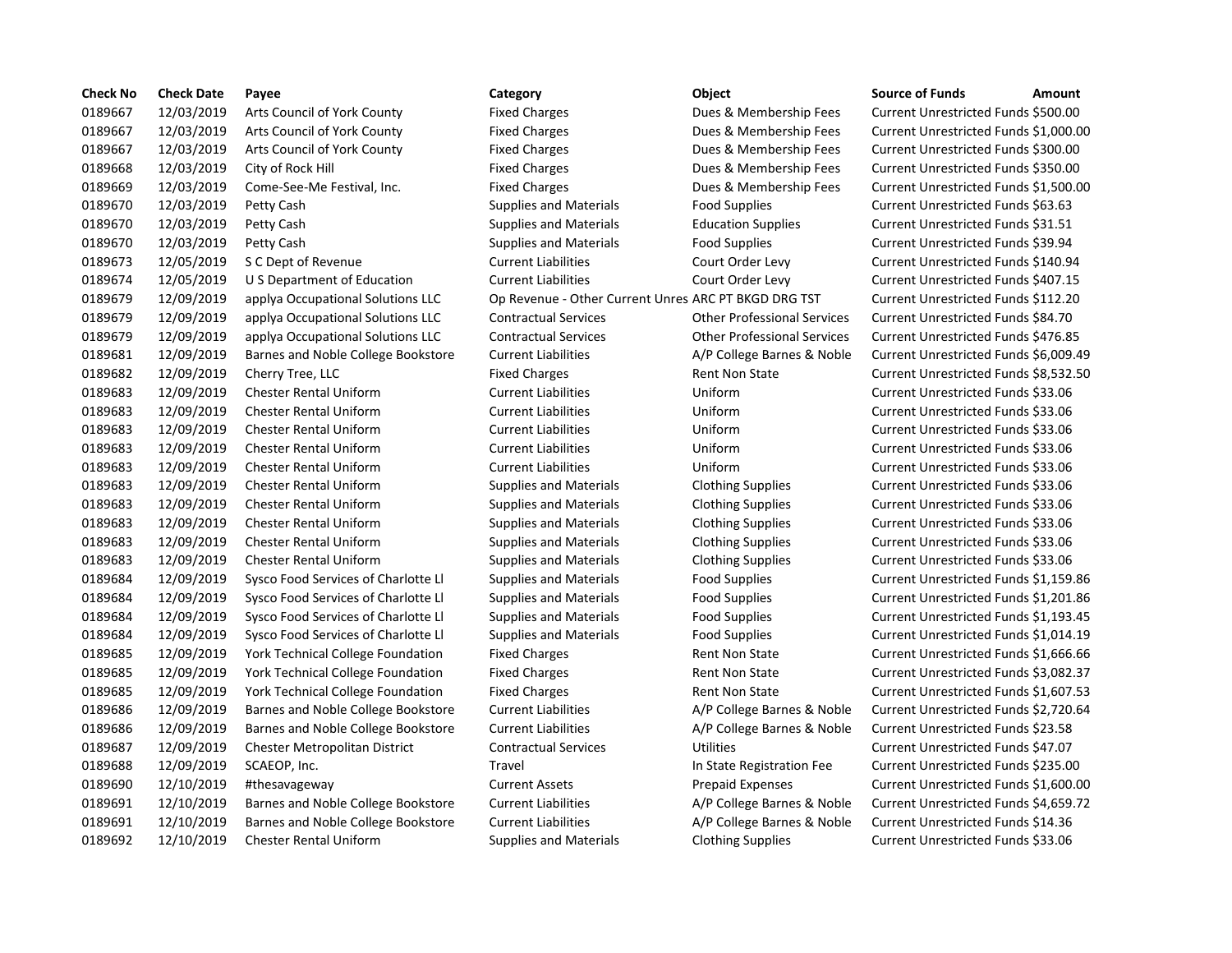| <b>Check No</b> | <b>Check Date</b> | Payee                              | Category                      | Object                             | <b>Source of Funds</b><br>Amount             |
|-----------------|-------------------|------------------------------------|-------------------------------|------------------------------------|----------------------------------------------|
| 0189692         | 12/10/2019        | <b>Chester Rental Uniform</b>      | <b>Supplies and Materials</b> | <b>Clothing Supplies</b>           | Current Unrestricted Funds \$33.06           |
| 0189692         | 12/10/2019        | <b>Chester Rental Uniform</b>      | <b>Supplies and Materials</b> | <b>Clothing Supplies</b>           | Current Unrestricted Funds \$33.06           |
| 0189692         | 12/10/2019        | <b>Chester Rental Uniform</b>      | <b>Supplies and Materials</b> | <b>Clothing Supplies</b>           | Current Unrestricted Funds \$33.06           |
| 0189692         | 12/10/2019        | <b>Chester Rental Uniform</b>      | <b>Current Liabilities</b>    | Uniform                            | Current Unrestricted Funds \$33.06           |
| 0189692         | 12/10/2019        | <b>Chester Rental Uniform</b>      | <b>Current Liabilities</b>    | Uniform                            | Current Unrestricted Funds \$33.06           |
| 0189692         | 12/10/2019        | <b>Chester Rental Uniform</b>      | <b>Current Liabilities</b>    | Uniform                            | Current Unrestricted Funds \$33.06           |
| 0189692         | 12/10/2019        | <b>Chester Rental Uniform</b>      | <b>Current Liabilities</b>    | Uniform                            | Current Unrestricted Funds \$33.06           |
| 0189693         | 12/10/2019        | Graybar Electric Co                | <b>Contractual Services</b>   | <b>General Repair</b>              | Current Unrestricted Funds \$280.51          |
| 0189694         | 12/10/2019        | SC Criminal Justice Academy        | <b>Contractual Services</b>   | <b>Registration Fee</b>            | Current Unrestricted Funds \$35.00           |
| 0189696         | 12/10/2019        | Airgas Usa, Llc                    | <b>Supplies and Materials</b> | <b>Education Supplies</b>          | Current Unrestricted Funds \$1,130.8         |
| 0189697         | 12/10/2019        | Jack L. Anthony, JR                | <b>Contractual Services</b>   | <b>Other Professional Services</b> | Current Unrestricted Funds \$3,500.0         |
| 0189698         | 12/10/2019        | <b>Best Rent A Car</b>             | Travel                        | Travel                             | Current Unrestricted Funds \$79.18           |
| 0189698         | 12/10/2019        | Best Rent A Car                    | Travel                        | Travel                             | Current Unrestricted Funds \$158.36          |
| 0189698         | 12/10/2019        | <b>Best Rent A Car</b>             | Travel                        | Travel                             | Current Unrestricted Funds \$39.60           |
| 0189698         | 12/10/2019        | <b>Best Rent A Car</b>             | Travel                        | Travel                             | Current Unrestricted Funds \$148.90          |
| 0189698         | 12/10/2019        | Best Rent A Car                    | Travel                        | Travel                             | Current Unrestricted Funds \$104.73          |
| 0189698         | 12/10/2019        | <b>Best Rent A Car</b>             | Travel                        | Travel                             | Current Unrestricted Funds \$140.05          |
| 0189698         | 12/10/2019        | <b>Best Rent A Car</b>             | Travel                        | Travel                             | Current Unrestricted Funds \$118.77          |
| 0189698         | 12/10/2019        | Best Rent A Car                    | Travel                        | Travel                             | Current Unrestricted Funds \$82.39           |
| 0189698         | 12/10/2019        | <b>Best Rent A Car</b>             | Travel                        | Travel                             | Current Unrestricted Funds \$118.77          |
| 0189699         | 12/10/2019        | <b>Bridge Interpreting Service</b> | <b>Contractual Services</b>   | <b>Other Professional Services</b> | Current Unrestricted Funds \$3,600.0         |
| 0189699         | 12/10/2019        | <b>Bridge Interpreting Service</b> | <b>Contractual Services</b>   | <b>Other Professional Services</b> | Current Unrestricted Funds \$3,600.0         |
| 0189700         | 12/10/2019        | Canon Solutions America Inc        | <b>Fixed Charges</b>          | Leased To Own Equip                | Current Unrestricted Funds \$781.10          |
| 0189701         | 12/10/2019        | CDWG                               | <b>Supplies and Materials</b> | <b>Other Supplies</b>              | \$2,993.7<br><b>Unexpended Plant</b>         |
| 0189701         | 12/10/2019        | CDWG                               | <b>Supplies and Materials</b> | <b>Other Supplies</b>              | \$282.15<br>Unexpended Plant                 |
| 0189702         | 12/10/2019        | Certiport                          | <b>Supplies and Materials</b> | <b>Education Supplies</b>          | Current Unrestricted Funds \$375.00          |
| 0189703         | 12/10/2019        | <b>Chester County Government</b>   | <b>Contractual Services</b>   | <b>Other Contractual Services</b>  | Current Unrestricted Funds \$115.00          |
| 0189703         | 12/10/2019        | <b>Chester County Government</b>   | <b>Contractual Services</b>   | <b>Other Contractual Services</b>  | Current Unrestricted Funds \$115.00          |
| 0189703         | 12/10/2019        | <b>Chester County Government</b>   | <b>Contractual Services</b>   | <b>Other Contractual Services</b>  | Current Unrestricted Funds \$237.50          |
| 0189703         | 12/10/2019        | <b>Chester County Government</b>   | <b>Contractual Services</b>   | <b>Other Contractual Services</b>  | Current Unrestricted Funds \$200.00          |
| 0189703         | 12/10/2019        | <b>Chester County Government</b>   | <b>Contractual Services</b>   | <b>Other Contractual Services</b>  | Current Unrestricted Funds \$245.00          |
| 0189704         | 12/10/2019        | Cox's Rock Hill Inc                | <b>Contractual Services</b>   | <b>Other Professional Services</b> | Current Unrestricted Funds \$690.00          |
| 0189705         | 12/10/2019        | Ellucian Inc                       | <b>Contractual Services</b>   | <b>Other Professional Services</b> | Current Unrestricted Funds \$1,863.7         |
| 0189706         | 12/10/2019        | <b>Hertz Corporation</b>           | Travel                        | Travel                             | Current Unrestricted Funds \$39.59           |
| 0189707         | 12/10/2019        | The Honey Baked Ham Co #1543       | <b>Supplies and Materials</b> | Food Supplies                      | Current Unrestricted Funds \$222.12          |
| 0189708         | 12/10/2019        | IData Incorporated                 | <b>Contractual Services</b>   | <b>Other Professional Services</b> | Current Unrestricted Funds \$945.00          |
| 0189708         | 12/10/2019        | IData Incorporated                 | <b>Contractual Services</b>   | <b>Other Professional Services</b> | Current Unrestricted Funds \$1,248.7         |
| 0189708         | 12/10/2019        | IData Incorporated                 | <b>Contractual Services</b>   | <b>Other Professional Services</b> | Current Unrestricted Funds \$776.25          |
| 0189709         | 12/10/2019        | J. Harlen Company Inc              | <b>Supplies and Materials</b> | <b>Education Supplies</b>          | <b>Current Restricted Funds</b><br>\$4,654.2 |
| 0189709         | 12/10/2019        | J. Harlen Company Inc              | <b>Supplies and Materials</b> | <b>Education Supplies</b>          | \$52.40<br><b>Current Restricted Funds</b>   |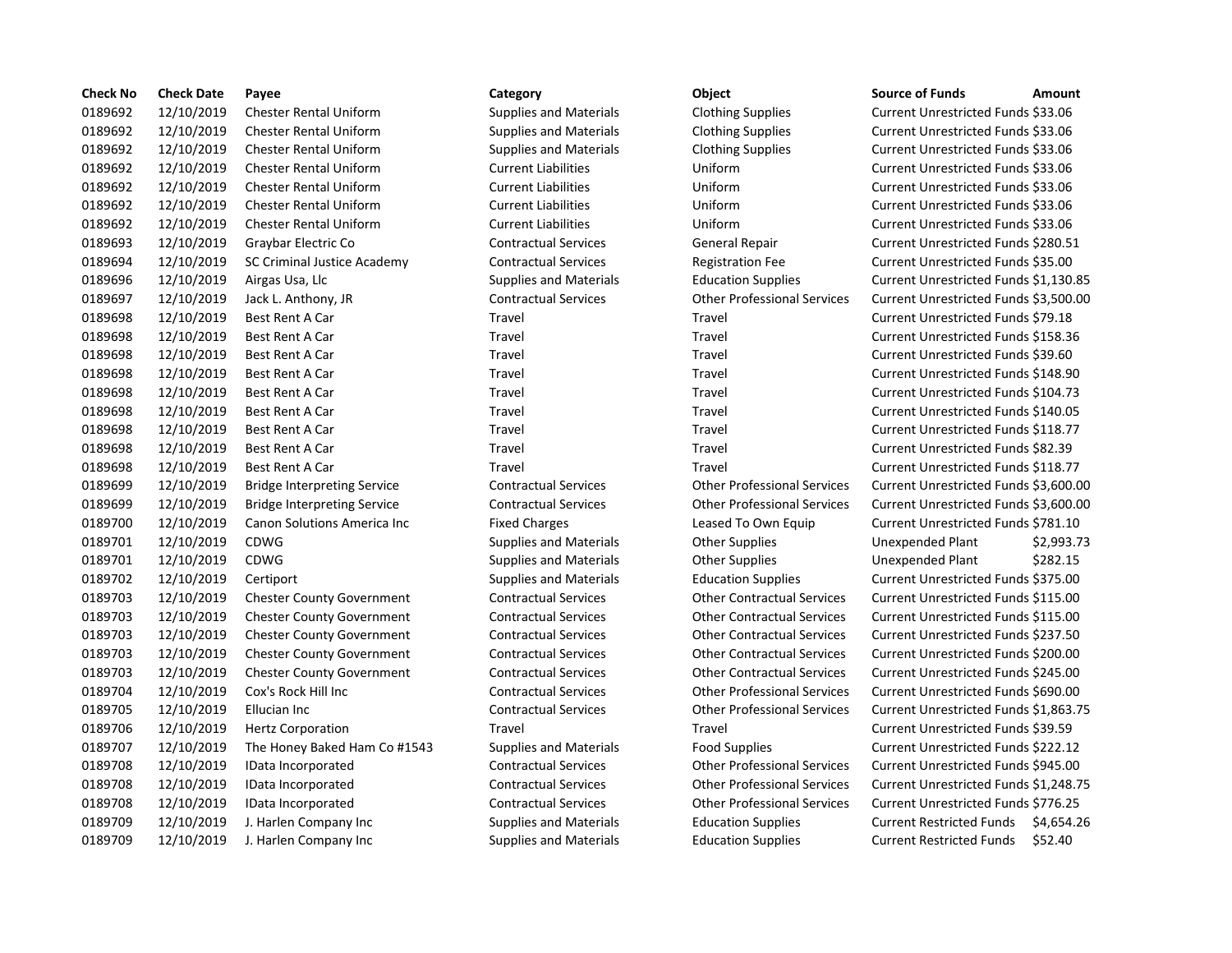| <b>Check No</b> | <b>Check Date</b> | Payee                             | Category                      | Object                                                            | <b>Source of Funds</b>               | Amount    |
|-----------------|-------------------|-----------------------------------|-------------------------------|-------------------------------------------------------------------|--------------------------------------|-----------|
| 0189709         | 12/10/2019        | J. Harlen Company Inc             | <b>Supplies and Materials</b> | <b>Education Supplies</b>                                         | <b>Current Restricted Funds</b>      | \$68.34   |
| 0189709         | 12/10/2019        | J. Harlen Company Inc             | <b>Supplies and Materials</b> | <b>Education Supplies</b>                                         | <b>Current Restricted Funds</b>      | \$68.32   |
| 0189710         | 12/10/2019        | Jacksons Kitchen Inc.             | <b>Supplies and Materials</b> | <b>Food Supplies</b>                                              | Current Unrestricted Funds \$249.05  |           |
| 0189710         | 12/10/2019        | Jacksons Kitchen Inc.             | <b>Supplies and Materials</b> | <b>Food Supplies</b>                                              | Current Unrestricted Funds \$20.00   |           |
| 0189710         | 12/10/2019        | Jacksons Kitchen Inc.             | <b>Supplies and Materials</b> | <b>Food Supplies</b>                                              | Current Unrestricted Funds \$26.91   |           |
| 0189710         | 12/10/2019        | Jacksons Kitchen Inc.             | <b>Supplies and Materials</b> | <b>Food Supplies</b>                                              | Current Unrestricted Funds \$500.00  |           |
| 0189710         | 12/10/2019        | Jacksons Kitchen Inc.             | <b>Supplies and Materials</b> | <b>Food Supplies</b>                                              | Current Unrestricted Funds \$100.00  |           |
| 0189711         | 12/10/2019        | Jenny Linich Real Estate, LLC     | <b>Contractual Services</b>   | <b>Other Professional Services</b>                                | Current Unrestricted Funds \$4,650.0 |           |
| 0189711         | 12/10/2019        | Jenny Linich Real Estate, LLC     | <b>Contractual Services</b>   | <b>Other Professional Services</b>                                | Current Unrestricted Funds \$2,100.0 |           |
| 0189711         | 12/10/2019        | Jenny Linich Real Estate, LLC     | <b>Contractual Services</b>   | <b>Other Professional Services</b>                                | Current Unrestricted Funds \$3,140.  |           |
| 0189712         | 12/10/2019        | Keck and Wood, Inc                | Permanent Improvements        | Fees, Arch, Eng & Other                                           | <b>Unexpended Plant</b>              | \$1,250.0 |
| 0189713         | 12/10/2019        | Mid-Carolina Ahec, Inc.           | <b>Contractual Services</b>   | <b>Other Professional Services</b>                                | Current Unrestricted Funds \$220.00  |           |
| 0189713         | 12/10/2019        | Mid-Carolina Ahec, Inc.           | <b>Contractual Services</b>   | <b>Other Professional Services</b>                                | Current Unrestricted Funds \$25.00   |           |
| 0189714         | 12/10/2019        | OCLC Net Library #774418          | Equipment                     | Library Books, Maps & Film                                        | Current Unrestricted Funds \$25.25   |           |
| 0189715         | 12/10/2019        | Marvin E. Orr, III                | <b>Contractual Services</b>   | <b>Other Professional Services</b>                                | Current Unrestricted Funds \$850.00  |           |
| 0189716         | 12/10/2019        | Presidio Technology Capital, LLC  | <b>Fixed Charges</b>          | Leased To Own Equip                                               | Current Unrestricted Funds \$1,844.3 |           |
| 0189717         | 12/10/2019        | The Sherwin-Williams Co.          | <b>Contractual Services</b>   | <b>General Repair</b>                                             | Current Unrestricted Funds \$144.95  |           |
| 0189718         | 12/10/2019        | SHUTTERSTOCK, INC                 | <b>Supplies and Materials</b> | Photographic & Audio Vs. Sup. Current Unrestricted Funds \$2,388. |                                      |           |
| 0189719         | 12/10/2019        | Katherine R. Simpson              | <b>Contractual Services</b>   | <b>Other Professional Services</b>                                | Current Unrestricted Funds \$450.00  |           |
| 0189720         | 12/10/2019        | Staffmark                         | <b>Contractual Services</b>   | <b>Other Contractual Services</b>                                 | Current Unrestricted Funds \$522.59  |           |
| 0189720         | 12/10/2019        | Staffmark                         | <b>Contractual Services</b>   | <b>Other Contractual Services</b>                                 | Current Unrestricted Funds \$125.69  |           |
| 0189720         | 12/10/2019        | Staffmark                         | <b>Contractual Services</b>   | <b>Other Contractual Services</b>                                 | Current Unrestricted Funds \$522.59  |           |
| 0189721         | 12/10/2019        | <b>TEAM Mechanical, LLC</b>       | <b>Contractual Services</b>   | <b>Other Professional Services</b>                                | Current Unrestricted Funds \$285.00  |           |
| 0189722         | 12/10/2019        | <b>Unifirst Corporation</b>       | <b>Contractual Services</b>   | <b>Other Professional Services</b>                                | Current Unrestricted Funds \$126.83  |           |
| 0189723         | 12/10/2019        | Waste Management of the Carolinas | <b>Contractual Services</b>   | <b>Other Contractual Services</b>                                 | Current Unrestricted Funds \$453.27  |           |
| 0189724         | 12/11/2019        | <b>Brakefield At Riverwalk</b>    | <b>Current Assets</b>         | <b>Prepaid Expenses</b>                                           | Current Unrestricted Funds \$265.05  |           |
| 0189725         | 12/11/2019        | <b>Chester Rental Uniform</b>     | <b>Current Liabilities</b>    | Uniform                                                           | Current Unrestricted Funds \$14.00   |           |
| 0189725         | 12/11/2019        | <b>Chester Rental Uniform</b>     | <b>Current Liabilities</b>    | Uniform                                                           | Current Unrestricted Funds \$14.00   |           |
| 0189725         | 12/11/2019        | <b>Chester Rental Uniform</b>     | <b>Current Liabilities</b>    | Uniform                                                           | Current Unrestricted Funds \$14.00   |           |
| 0189725         | 12/11/2019        | <b>Chester Rental Uniform</b>     | <b>Current Liabilities</b>    | Uniform                                                           | Current Unrestricted Funds \$14.00   |           |
| 0189725         | 12/11/2019        | <b>Chester Rental Uniform</b>     | <b>Supplies and Materials</b> | <b>Clothing Supplies</b>                                          | Current Unrestricted Funds \$13.99   |           |
| 0189725         | 12/11/2019        | <b>Chester Rental Uniform</b>     | <b>Supplies and Materials</b> | <b>Clothing Supplies</b>                                          | Current Unrestricted Funds \$13.99   |           |
| 0189725         | 12/11/2019        | <b>Chester Rental Uniform</b>     | <b>Supplies and Materials</b> | <b>Clothing Supplies</b>                                          | Current Unrestricted Funds \$13.99   |           |
| 0189725         | 12/11/2019        | <b>Chester Rental Uniform</b>     | <b>Supplies and Materials</b> | <b>Clothing Supplies</b>                                          | Current Unrestricted Funds \$13.99   |           |
| 0189726         | 12/11/2019        | Olive Garden                      | <b>Current Assets</b>         | <b>Prepaid Expenses</b>                                           | Current Unrestricted Funds \$180.91  |           |
| 0189727         | 12/13/2019        | <b>Microsoft Corporation</b>      | <b>Supplies and Materials</b> | <b>Education Supplies</b>                                         | Current Unrestricted Funds \$499.00  |           |
| 0189730         | 12/16/2019        | Adams Outdoor Advertising of Nc   | <b>Contractual Services</b>   | Advertising                                                       | Current Unrestricted Funds \$1,999.8 |           |
| 0189731         | 12/16/2019        | ADC Engineering, Inc.             | Permanent Improvements        | Reimbursables                                                     | <b>County Projects</b>               | \$76.56   |
| 0189731         | 12/16/2019        | ADC Engineering, Inc              | Permanent Improvements        | Fees, Arch, Eng & Other                                           | <b>County Projects</b>               | \$1,446.0 |
| 0189731         | 12/16/2019        | ADC Engineering, Inc.             | Permanent Improvements        | Fees, Arch, Eng & Other                                           | <b>County Projects</b>               | \$241.00  |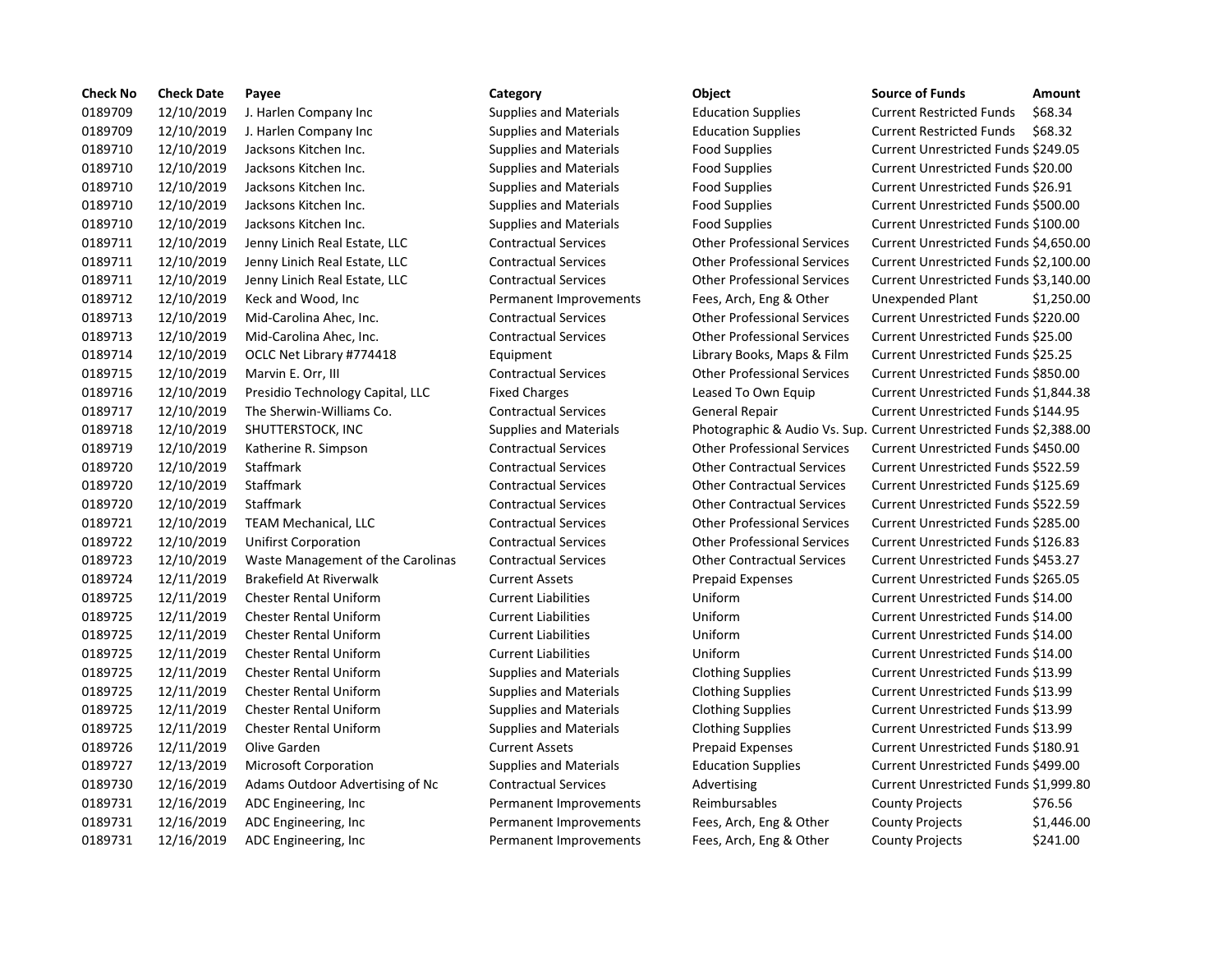| <b>Check No</b> | <b>Check Date</b> | Payee                               | Category                      | Object                             | <b>Source of Funds</b>                | Amount      |
|-----------------|-------------------|-------------------------------------|-------------------------------|------------------------------------|---------------------------------------|-------------|
| 0189732         | 12/16/2019        | Airgas Usa, Llc                     | <b>Supplies and Materials</b> | <b>Education Supplies</b>          | Current Unrestricted Funds \$23.11    |             |
| 0189733         | 12/16/2019        | America's Software Corporation      | <b>Fixed Charges</b>          | Dues & Membership Fees             | Current Unrestricted Funds \$1,890.00 |             |
| 0189734         | 12/16/2019        | American Pen and Panel Inc          | <b>Contractual Services</b>   | <b>Other Professional Services</b> | Unexpended Plant                      | \$1,186.00  |
| 0189734         | 12/16/2019        | American Pen and Panel Inc          | <b>Supplies and Materials</b> | <b>Other Supplies</b>              | Unexpended Plant                      | \$10,128.28 |
| 0189734         | 12/16/2019        | American Pen and Panel Inc          | <b>Supplies and Materials</b> | <b>Other Supplies</b>              | Unexpended Plant                      | \$350.00    |
| 0189734         | 12/16/2019        | American Pen and Panel Inc          | <b>Supplies and Materials</b> | <b>Other Supplies</b>              | Current Unrestricted Funds \$956.00   |             |
| 0189734         | 12/16/2019        | American Pen and Panel Inc          | <b>Supplies and Materials</b> | <b>Other Supplies</b>              | Current Unrestricted Funds \$100.00   |             |
| 0189734         | 12/16/2019        | American Pen and Panel Inc          | <b>Supplies and Materials</b> | <b>Other Supplies</b>              | Current Unrestricted Funds \$100.00   |             |
| 0189735         | 12/16/2019        | ArborVision Tree Care LLC           | <b>Contractual Services</b>   | <b>Other Professional Services</b> | Current Unrestricted Funds \$1,500.00 |             |
| 0189735         | 12/16/2019        | Arbor Vision Tree Care LLC          | <b>Contractual Services</b>   | <b>Other Professional Services</b> | Current Unrestricted Funds \$385.00   |             |
| 0189736         | 12/16/2019        | <b>Canon Solutions America Inc.</b> | <b>Fixed Charges</b>          | <b>Rental Other</b>                | Current Unrestricted Funds \$161.38   |             |
| 0189736         | 12/16/2019        | Canon Solutions America Inc         | <b>Supplies and Materials</b> | Photocopy Supplies                 | Current Unrestricted Funds \$170.64   |             |
| 0189736         | 12/16/2019        | Canon Solutions America Inc         | <b>Supplies and Materials</b> | Photocopy Supplies                 | Current Unrestricted Funds \$12.64    |             |
| 0189737         | 12/16/2019        | Caretaker Management Service Inc    | <b>Contractual Services</b>   | <b>Other Contractual Services</b>  | Current Unrestricted Funds \$1,250.00 |             |
| 0189737         | 12/16/2019        | Caretaker Management Service Inc    | <b>Contractual Services</b>   | <b>Other Contractual Services</b>  | Current Unrestricted Funds \$400.00   |             |
| 0189737         | 12/16/2019        | Caretaker Management Service Inc    | <b>Contractual Services</b>   | <b>Other Professional Services</b> | Current Unrestricted Funds \$450.00   |             |
| 0189738         | 12/16/2019        | Carolina Elevator Service Inc       | <b>Contractual Services</b>   | <b>Other Contractual Services</b>  | Current Unrestricted Funds \$408.83   |             |
| 0189739         | 12/16/2019        | Carolina Landscape Supplies Inc.    | <b>Supplies and Materials</b> | <b>Education Supplies</b>          | Current Unrestricted Funds \$3,150.00 |             |
| 0189739         | 12/16/2019        | Carolina Landscape Supplies Inc.    | <b>Supplies and Materials</b> | <b>Education Supplies</b>          | Current Unrestricted Funds \$400.00   |             |
| 0189740         | 12/16/2019        | Data Network Solutions Inc          | <b>Supplies and Materials</b> | <b>Other Supplies</b>              | Unexpended Plant                      | \$57.75     |
| 0189740         | 12/16/2019        | Data Network Solutions Inc          | <b>Supplies and Materials</b> | <b>Other Supplies</b>              | Unexpended Plant                      | \$2,255.00  |
| 0189740         | 12/16/2019        | Data Network Solutions Inc          | <b>Supplies and Materials</b> | <b>Other Supplies</b>              | Unexpended Plant                      | \$62.37     |
| 0189741         | 12/16/2019        | Davis & Floyd, Inc.                 | Permanent Improvements        | Fees, Arch, Eng & Other            | Unexpended Plant                      | \$591.00    |
| 0189741         | 12/16/2019        | Davis & Floyd, Inc.                 | Permanent Improvements        | Reimbursables                      | Unexpended Plant                      | \$18.27     |
| 0189741         | 12/16/2019        | Davis & Floyd, Inc.                 | Permanent Improvements        | Fees, Arch, Eng & Other            | Unexpended Plant                      | \$6,591.00  |
| 0189742         | 12/16/2019        | DGL, Inc.                           | <b>Contractual Services</b>   | <b>Other Professional Services</b> | Unexpended Plant                      | \$9,900.00  |
| 0189743         | 12/16/2019        | Dodson Pest Control                 | <b>Contractual Services</b>   | <b>Other Contractual Services</b>  | Current Unrestricted Funds \$499.50   |             |
| 0189744         | 12/16/2019        | DXC Technology Services LLC         | <b>Contractual Services</b>   | <b>Other Contractual Services</b>  | Current Unrestricted Funds \$744.13   |             |
| 0189745         | 12/16/2019        | Elevator Inspection LLC             | <b>Contractual Services</b>   | <b>Other Professional Services</b> | Current Unrestricted Funds \$300.00   |             |
| 0189745         | 12/16/2019        | <b>Elevator Inspection LLC</b>      | <b>Contractual Services</b>   | <b>Other Professional Services</b> | Current Unrestricted Funds \$100.00   |             |
| 0189746         | 12/16/2019        | <b>Gateway Supply Company</b>       | <b>Contractual Services</b>   | <b>General Repair</b>              | Current Unrestricted Funds \$1,712.00 |             |
| 0189747         | 12/16/2019        | Global Industrial, Global Industria | <b>Supplies and Materials</b> | <b>Other Supplies</b>              | Unexpended Plant                      | \$2,102.54  |
| 0189747         | 12/16/2019        | Global Industrial, Global Industria | Supplies and Materials        | Other Supplies                     | Unexpended Plant                      | \$2,102.54  |
| 0189747         | 12/16/2019        | Global Industrial, Global Industria | <b>Supplies and Materials</b> | <b>Other Supplies</b>              | Unexpended Plant                      | \$540.60    |
| 0189747         | 12/16/2019        | Global Industrial, Global Industria | <b>Supplies and Materials</b> | <b>Other Supplies</b>              | Unexpended Plant                      | \$628.87    |
| 0189747         | 12/16/2019        | Global Industrial, Global Industria | <b>Supplies and Materials</b> | <b>Other Supplies</b>              | Unexpended Plant                      | $$-0.01$    |
| 0189748         | 12/16/2019        | Graybar Electric Co                 | <b>Contractual Services</b>   | General Repair                     | Current Unrestricted Funds \$111.09   |             |
| 0189748         | 12/16/2019        | Graybar Electric Co                 | <b>Contractual Services</b>   | <b>General Repair</b>              | Current Unrestricted Funds \$295.48   |             |
| 0189748         | 12/16/2019        | Graybar Electric Co                 | <b>Contractual Services</b>   | <b>General Repair</b>              | Current Unrestricted Funds \$291.33   |             |
| 0189749         | 12/16/2019        | <b>Interior Plantscapes LLC</b>     | <b>Contractual Services</b>   | <b>Other Professional Services</b> | Current Unrestricted Funds \$305.00   |             |

# 0189732 12/16/2019 Airgas Usa, Llc Supplies and Materials Education Supplies Current Unrestricted Funds \$23.11 Fixed Charges **12019 2018 Blues & Membership Fees** Current Unrestricted Funds \$1,890.00 0189734 12/16/2019 American Pen and Panel Inc Contractual Services Other Professional Services Unexpended Plant \$1,186.00 Supplies and Materials **12019 Complies 12019** Unexpended Plant 5350.00 Supplies and Materials **Current Den and Panel Inc.** Current Unrestricted Funds \$956.00 Supplies and Materials **Canad American Pene and Panel Ince Supplies** Current Unrestricted Funds \$100.00 Supplies and Materials **Current University Current Unrestricted Funds \$100.00** 0189735 12/16/2019 ArborVision Tree Care LLC Contractual Services Other Professional Services Current Unrestricted Funds \$1,500.00 0189735 12/16/2019 ArborVision Tree Care LLC Contractual Services Other Professional Services Current Unrestricted Funds \$385.00 Fixed Charges **12019 12/16/2019 Rental Other** Current Unrestricted Funds \$161.38 Supplies and Materials **Example 2018** Photocopy Supplies Current Unrestricted Funds \$170.64 Supplies and Materials **Example 12.64** Photocopy Supplies **Current Unrestricted Funds \$12.64** Inc Contractual Services **1208** Other Contractual Services Current Unrestricted Funds \$1,250.00 Inc Contractual Services **1208 12/2019** Other Contractual Services Current Unrestricted Funds \$400.00 0189737 12/16/2019 Caretaker Management Service Inc Contractual Services Other Professional Services Current Unrestricted Funds \$450.00 0189738 12/16/2019 Carolina Elevator Service Inc Contractual Services Other Contractual Services Current Unrestricted Funds \$408.83 0189739 12/16/2019 Carolina Landscape Supplies Inc. Supplies and Materials Education Supplies Current Unrestricted Funds \$3,150.00 0189739 12/16/2019 Carolina Landscape Supplies Inc. Supplies and Materials Education Supplies Current Unrestricted Funds \$400.00 Supplies and Materials **Other Supplies Community** Supplies Unexpended Plant \$57.75 Supplies and Materials **Other Supplies Communis Inc.** Unexpended Plant \$2,255.00 Supplies and Materials **Cultions Inc.** Other Supplies **Integrals Inc.** S62.37 Permanent Improvements Fees, Arch, Eng & Other Unexpended Plant \$591.00 Permanent Improvements Reimbursables Unexpended Plant \$18.27 Permanent Improvements Fees, Arch, Eng & Other Unexpended Plant \$6,591.00 0189742 12/16/2019 DGL, Inc. Contractual Services Other Professional Services Unexpended Plant \$9,900.00 0189743 12/16/2019 Dodson Pest Control Contractual Services Other Contractual Services Current Unrestricted Funds \$499.50 0189744 12/16/2019 DXC Technology Services LLC Contractual Services Other Contractual Services Current Unrestricted Funds \$744.13 0189745 12/16/2019 Elevator Inspection LLC Contractual Services Other Professional Services Current Unrestricted Funds \$300.00 0189745 12/16/2019 Elevator Inspection LLC Contractual Services Other Professional Services Current Unrestricted Funds \$100.00 0189746 12/16/2019 Gateway Supply Company Contractual Services General Repair Current Unrestricted Funds \$1,712.00 ia and Supplies and Materials and Other Supplies and Unexpended Plant 52,102.54 ia and Supplies and Materials and Other Supplies and Unexpended Plant 52,102.54 ia 1297 Supplies and Materials Cher Supplies and Diexpended Plant 5540.60 ia 12687 Supplies and Materials Cuber Supplies and Unexpended Plant 5628.87 0189748 12/16/2019 Graybar Electric Co Contractual Services General Repair Current Unrestricted Funds \$111.09 0189748 12/16/2019 Graybar Electric Co Contractual Services General Repair Current Unrestricted Funds \$295.48 0189748 12/16/2019 Graybar Electric Co Contractual Services General Repair Current Unrestricted Funds \$291.33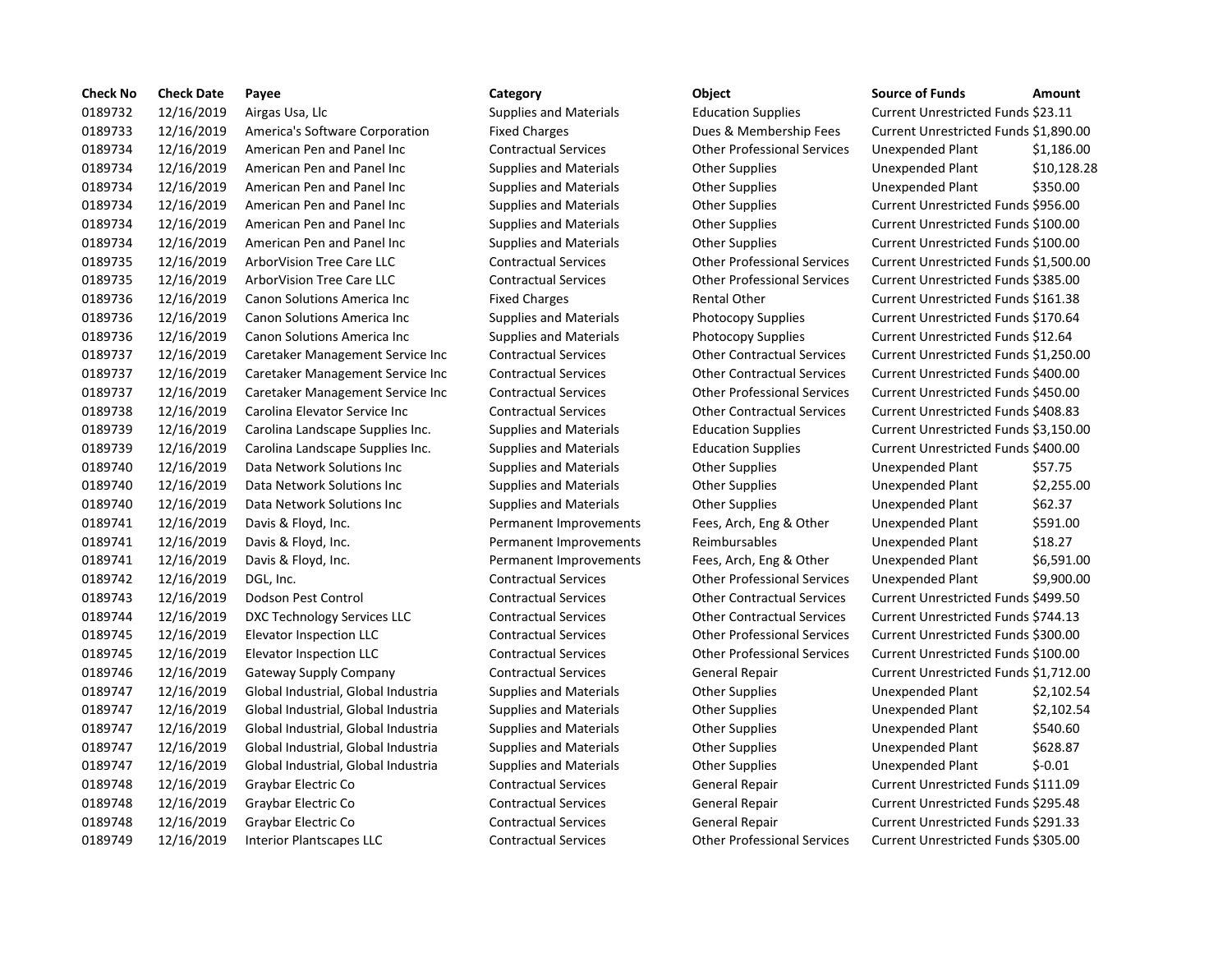| <b>Check No</b> | <b>Check Date</b> | Payee                             | Category                      | Object                             | <b>Source of Funds</b>                | Amount      |
|-----------------|-------------------|-----------------------------------|-------------------------------|------------------------------------|---------------------------------------|-------------|
| 0189750         | 12/16/2019        | Interstate Supply Company Inc     | Equipment                     | Other Equipment                    | <b>County Projects</b>                | \$6,540.00  |
| 0189751         | 12/16/2019        | Interstate Towing and Recovery    | <b>Contractual Services</b>   | Motor Vehicle Repair               | Current Unrestricted Funds \$1,614.90 |             |
| 0189751         | 12/16/2019        | Interstate Towing and Recovery    | <b>Contractual Services</b>   | Motor Vehicle Repair               | Current Unrestricted Funds \$1,095.01 |             |
| 0189751         | 12/16/2019        | Interstate Towing and Recovery    | <b>Contractual Services</b>   | Motor Vehicle Repair               | Current Unrestricted Funds \$190.97   |             |
| 0189751         | 12/16/2019        | Interstate Towing and Recovery    | <b>Contractual Services</b>   | Motor Vehicle Repair               | Current Unrestricted Funds \$91.37    |             |
| 0189751         | 12/16/2019        | Interstate Towing and Recovery    | <b>Contractual Services</b>   | Motor Vehicle Repair               | Current Unrestricted Funds \$163.10   |             |
| 0189751         | 12/16/2019        | Interstate Towing and Recovery    | <b>Contractual Services</b>   | Motor Vehicle Repair               | Current Unrestricted Funds \$152.46   |             |
| 0189752         | 12/16/2019        | Johnson Controls Inc              | <b>Contractual Services</b>   | <b>Other Contractual Services</b>  | Current Unrestricted Funds \$4,142.00 |             |
| 0189753         | 12/16/2019        | Kick Sporting Goods, Llc          | <b>Supplies and Materials</b> | <b>Other Supplies</b>              | Unexpended Plant                      | \$521.86    |
| 0189753         | 12/16/2019        | Kick Sporting Goods, Llc          | <b>Supplies and Materials</b> | <b>Other Supplies</b>              | Unexpended Plant                      | \$16.11     |
| 0189753         | 12/16/2019        | Kick Sporting Goods, Llc          | <b>Supplies and Materials</b> | <b>Other Supplies</b>              | Unexpended Plant                      | \$175.00    |
| 0189753         | 12/16/2019        | Kick Sporting Goods, Llc          | <b>Supplies and Materials</b> | <b>Other Supplies</b>              | Unexpended Plant                      | \$0.01      |
| 0189754         | 12/16/2019        | Midwest Tape, LLC                 | Equipment                     | Library Books, Maps & Film         | Current Unrestricted Funds \$215.71   |             |
| 0189755         | 12/16/2019        | Petty Cash                        | <b>Supplies and Materials</b> | <b>Other Supplies</b>              | <b>Current Restricted Funds</b>       | \$65.56     |
| 0189755         | 12/16/2019        | Petty Cash                        | <b>Supplies and Materials</b> | <b>Education Supplies</b>          | Current Unrestricted Funds \$38.37    |             |
| 0189755         | 12/16/2019        | Petty Cash                        | <b>Supplies and Materials</b> | <b>Education Supplies</b>          | <b>Current Restricted Funds</b>       | \$72.26     |
| 0189756         | 12/17/2019        | John Deere Construction Ret Sales | Equipment                     | Motor Vehicle                      | <b>County Projects</b>                | \$38,813.72 |
| 0189756         | 12/17/2019        | John Deere Construction Ret Sales | Equipment                     | Motor Vehicle                      | <b>County Projects</b>                | \$774.52    |
| 0189756         | 12/17/2019        | John Deere Construction Ret Sales | Equipment                     | Motor Vehicle                      | <b>County Projects</b>                | \$939.20    |
| 0189756         | 12/17/2019        | John Deere Construction Ret Sales | Equipment                     | Motor Vehicle                      | County Projects                       | \$695.45    |
| 0189757         | 12/17/2019        | <b>Lancaster News</b>             | <b>Contractual Services</b>   | Advertising                        | Current Unrestricted Funds \$647.80   |             |
| 0189758         | 12/17/2019        | Lawmen's Distribution, LLC        | <b>Supplies and Materials</b> | <b>Other Supplies</b>              | Current Unrestricted Funds \$150.10   |             |
| 0189759         | 12/17/2019        | ManagedPrint Inc                  | <b>Contractual Services</b>   | Printing                           | Current Unrestricted Funds \$481.49   |             |
| 0189759         | 12/17/2019        | ManagedPrint Inc                  | <b>Contractual Services</b>   | Printing                           | Current Unrestricted Funds \$1,909.04 |             |
| 0189760         | 12/17/2019        | VelocityEHS                       | <b>Contractual Services</b>   | <b>Other Professional Services</b> | Current Unrestricted Funds \$3,099.00 |             |
| 0189761         | 12/17/2019        | Panera LLC                        | <b>Supplies and Materials</b> | <b>Food Supplies</b>               | Current Unrestricted Funds \$140.78   |             |
| 0189761         | 12/17/2019        | Panera LLC                        | <b>Supplies and Materials</b> | <b>Food Supplies</b>               | Current Unrestricted Funds \$140.78   |             |
| 0189761         | 12/17/2019        | Panera LLC                        | <b>Supplies and Materials</b> | <b>Food Supplies</b>               | Current Unrestricted Funds \$179.57   |             |
| 0189761         | 12/17/2019        | Panera LLC                        | <b>Supplies and Materials</b> | <b>Food Supplies</b>               | Current Unrestricted Funds \$209.33   |             |
| 0189761         | 12/17/2019        | Panera LLC                        | <b>Supplies and Materials</b> | <b>Food Supplies</b>               | Current Unrestricted Funds \$154.18   |             |
| 0189761         | 12/17/2019        | Panera LLC                        | <b>Supplies and Materials</b> | Food Supplies                      | Current Unrestricted Funds \$-0.18    |             |
| 0189762         | 12/17/2019        | Record Storage Systems            | <b>Contractual Services</b>   | Data Processing Serv               | Current Unrestricted Funds \$164.92   |             |
| 0189763         | 12/17/2019        | Rydin Sign & Decal                | <b>Supplies and Materials</b> | <b>Other Supplies</b>              | Current Unrestricted Funds \$74.20    |             |
| 0189763         | 12/17/2019        | Rydin Sign & Decal                | <b>Supplies and Materials</b> | <b>Other Supplies</b>              | Current Unrestricted Funds \$2,475.00 |             |
| 0189763         | 12/17/2019        | Rydin Sign & Decal                | <b>Supplies and Materials</b> | <b>Other Supplies</b>              | Current Unrestricted Funds \$960.00   |             |
| 0189764         | 12/17/2019        | Sign Techniques                   | <b>Contractual Services</b>   | <b>Other Professional Services</b> | Current Unrestricted Funds \$134.82   |             |
| 0189765         | 12/17/2019        | Otis D. Speight                   | <b>Contractual Services</b>   | <b>Other Professional Services</b> | Current Unrestricted Funds \$500.00   |             |
| 0189765         | 12/17/2019        | Otis D. Speight                   | <b>Contractual Services</b>   | <b>Other Professional Services</b> | Current Unrestricted Funds \$1,000.00 |             |
| 0189766         | 12/17/2019        | Staffmark                         | <b>Contractual Services</b>   | <b>Other Contractual Services</b>  | Current Unrestricted Funds \$310.91   |             |
| 0189767         | 12/17/2019        | Stericycle Inc                    | <b>Contractual Services</b>   | <b>Other Professional Services</b> | Current Unrestricted Funds \$154.88   |             |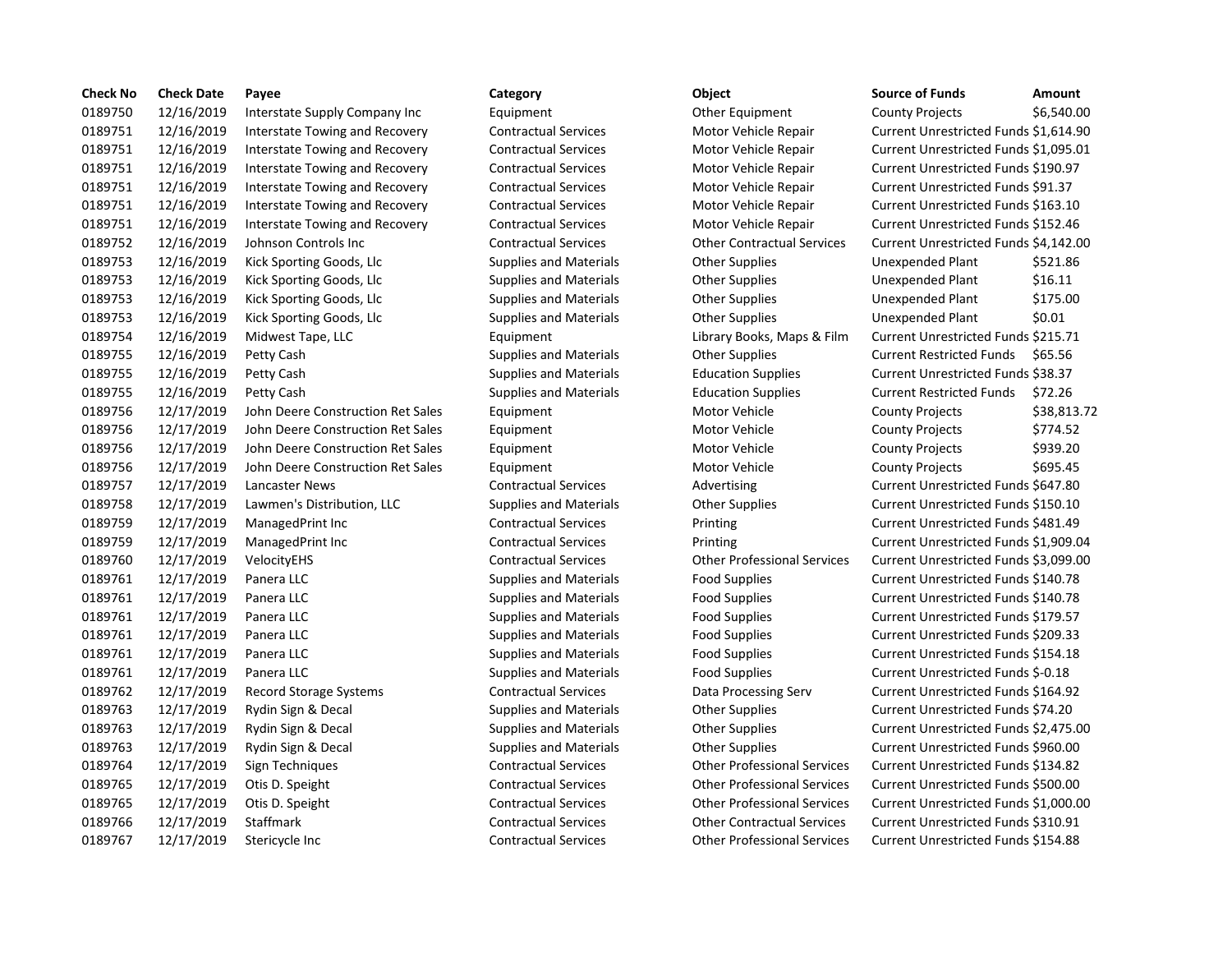| <b>Check No</b> | <b>Check Date</b> | Payee                               | Category                      | Object                             | <b>Source of Funds</b><br>Amount              |
|-----------------|-------------------|-------------------------------------|-------------------------------|------------------------------------|-----------------------------------------------|
| 0189767         | 12/17/2019        | Stericycle Inc                      | <b>Contractual Services</b>   | <b>Other Professional Services</b> | Current Unrestricted Funds \$214.10           |
| 0189767         | 12/17/2019        | Stericycle Inc                      | <b>Contractual Services</b>   | <b>Other Professional Services</b> | Current Unrestricted Funds \$4.56             |
| 0189767         | 12/17/2019        | Stericycle Inc                      | <b>Contractual Services</b>   | <b>Other Professional Services</b> | Current Unrestricted Funds \$77.44            |
| 0189767         | 12/17/2019        | Stericycle Inc                      | <b>Contractual Services</b>   | <b>Other Professional Services</b> | Current Unrestricted Funds \$4.56             |
| 0189768         | 12/17/2019        | <b>TEAM Mechanical, LLC</b>         | <b>Contractual Services</b>   | General Repair                     | Current Unrestricted Funds \$686.00           |
| 0189768         | 12/17/2019        | <b>TEAM Mechanical, LLC</b>         | <b>Contractual Services</b>   | <b>General Repair</b>              | Current Unrestricted Funds \$73.39            |
| 0189768         | 12/17/2019        | <b>TEAM Mechanical, LLC</b>         | <b>Contractual Services</b>   | <b>General Repair</b>              | Current Unrestricted Funds \$1,932.0          |
| 0189768         | 12/17/2019        | <b>TEAM Mechanical, LLC</b>         | <b>Contractual Services</b>   | General Repair                     | Current Unrestricted Funds \$966.00           |
| 0189769         | 12/17/2019        | West Group                          | Equipment                     | Library Books, Maps & Film         | Current Unrestricted Funds \$731.10           |
| 0189770         | 12/17/2019        | World Design Marketing              | <b>Contractual Services</b>   | <b>Other Professional Services</b> | Current Unrestricted Funds \$975.00           |
| 0189771         | 12/17/2019        | Youvisit Llc                        | <b>Contractual Services</b>   | <b>Other Professional Services</b> | Current Unrestricted Funds \$1,403.           |
| 0189772         | 12/17/2019        | Chester Metropolitan District       | <b>Contractual Services</b>   | <b>Utilities</b>                   | Current Unrestricted Funds \$782.09           |
| 0189774         | 12/17/2019        | SCAEOP, Inc.                        | Travel                        | In State Registration Fee          | Current Unrestricted Funds \$200.00           |
| 0189775         | 12/17/2019        | South Carolina Trio                 | Travel                        | In State Registration Fee          | <b>Current Restricted Funds</b><br>\$1,740.0  |
| 0189775         | 12/17/2019        | South Carolina Trio                 | Travel                        | In State Registration Fee          | <b>Current Restricted Funds</b><br>\$1,380.0  |
| 0189777         | 12/17/2019        | Olive Garden                        | <b>Current Assets</b>         | <b>Prepaid Expenses</b>            | Current Unrestricted Funds \$362.93           |
| 0189778         | 12/17/2019        | Natl Assoc for Community College En | <b>Fixed Charges</b>          | Dues & Membership Fees             | Current Unrestricted Funds \$900.00           |
| 0189779         | 12/18/2019        | Airgas Usa, Llc                     | <b>Supplies and Materials</b> | <b>Education Supplies</b>          | Current Unrestricted Funds \$192.46           |
| 0189779         | 12/18/2019        | Airgas Usa, Llc                     | <b>Supplies and Materials</b> | <b>Education Supplies</b>          | Current Unrestricted Funds \$404.35           |
| 0189779         | 12/18/2019        | Airgas Usa, Llc                     | <b>Supplies and Materials</b> | <b>Education Supplies</b>          | Current Unrestricted Funds \$1,411.1          |
| 0189780         | 12/18/2019        | Beam Construction Company, Inc.     | Permanent Improvements        | Renov of Build & Add               | Unexpended Plant<br>\$141,33                  |
| 0189781         | 12/18/2019        | Gregory Electric Company, Inc.      | Permanent Improvements        | Other Permanent Imp                | <b>County Projects</b><br>\$61,673            |
| 0189782         | 12/18/2019        | Roberts Oxygen Company Inc          | <b>Supplies and Materials</b> | <b>Education Supplies</b>          | Current Unrestricted Funds \$380.56           |
| 0189783         | 12/18/2019        | Danielle K. West                    | <b>Contractual Services</b>   | <b>Other Professional Services</b> | <b>Current Restricted Funds</b><br>\$500.00   |
| 0189784         | 12/18/2019        | <b>Bank of America</b>              | <b>Current Liabilities</b>    | A/P Bank of America                | Current Unrestricted Funds \$262,59           |
| 0189785         | 12/18/2019        | <b>Chester Rental Uniform</b>       | <b>Supplies and Materials</b> | <b>Clothing Supplies</b>           | Current Unrestricted Funds \$43.20            |
| 0189786         | 12/18/2019        | Old Republic Surety Group           | <b>Fixed Charges</b>          | <b>Insurance Non-State</b>         | Current Unrestricted Funds \$100.00           |
| 0189787         | 12/18/2019        | Towneplace Suites by Marriot        | Travel                        | Travel                             | Current Unrestricted Funds \$201.14           |
| 0189788         | 12/19/2019        | Airgas Usa, Llc                     | <b>Supplies and Materials</b> | <b>Education Supplies</b>          | <b>Current Restricted Funds</b><br>\$27,738   |
| 0189788         | 12/19/2019        | Airgas Usa, Llc                     | <b>Supplies and Materials</b> | <b>Education Supplies</b>          | <b>Current Restricted Funds</b><br>$$-14,81]$ |
| 0189789         | 12/19/2019        | Campus Works, Inc.                  | <b>Contractual Services</b>   | <b>Other Professional Services</b> | Current Unrestricted Funds \$435.00           |
| 0189789         | 12/19/2019        | Campus Works, Inc.                  | <b>Contractual Services</b>   | <b>Other Professional Services</b> | Current Unrestricted Funds \$8,047.5          |
| 0189789         | 12/19/2019        | Campus Works, Inc.                  | <b>Contractual Services</b>   | <b>Other Professional Services</b> | Current Unrestricted Funds \$10,730           |
| 0189790         | 12/19/2019        | Chagrin Valley Custom Furniture     | <b>Current Assets</b>         | <b>Prepaid Expenses</b>            | Current Unrestricted Funds \$-2,825.          |
| 0189790         | 12/19/2019        | Chagrin Valley Custom Furniture     | <b>Supplies and Materials</b> | <b>Other Supplies</b>              | Unexpended Plant<br>\$4,950.0                 |
| 0189790         | 12/19/2019        | Chagrin Valley Custom Furniture     | <b>Supplies and Materials</b> | <b>Other Supplies</b>              | \$300.00<br>Unexpended Plant                  |
| 0189790         | 12/19/2019        | Chagrin Valley Custom Furniture     | <b>Supplies and Materials</b> | <b>Other Supplies</b>              | \$400.00<br>Unexpended Plant                  |
| 0189791         | 12/19/2019        | Radon Medical Imaging, Llc          | <b>Contractual Services</b>   | <b>Other Professional Services</b> | Current Unrestricted Funds \$962.50           |
| 0189792         | 12/19/2019        | Software House International Corp   | <b>Contractual Services</b>   | <b>Other Professional Services</b> | Current Unrestricted Funds \$164.40           |
| 0189793         | 12/19/2019        | Laerdal Medical Corporation         | Equipment                     | <b>Educational Equipment</b>       | <b>Current Restricted Funds</b><br>\$0.01     |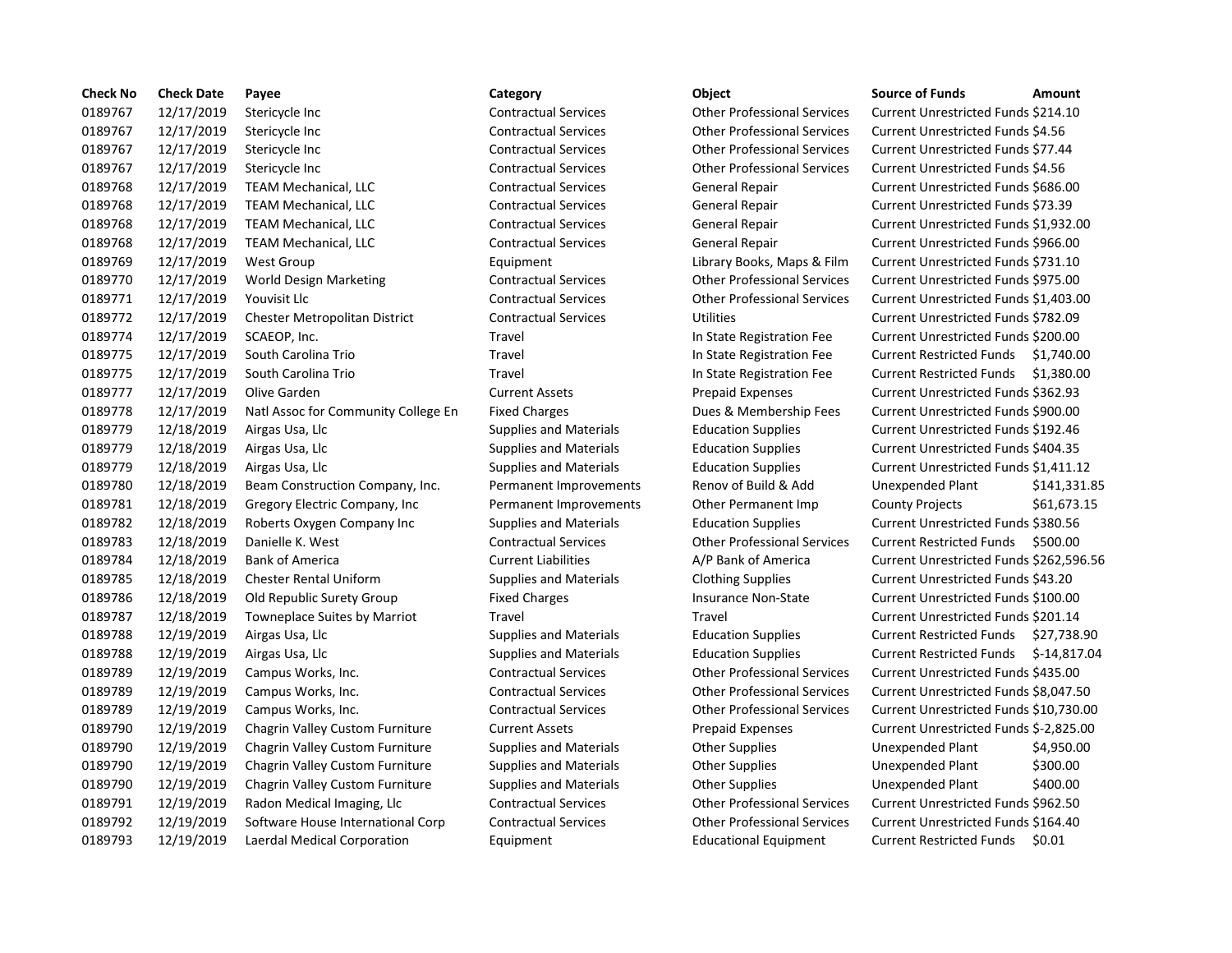| <b>Check No</b> | <b>Check Date</b> | Payee                       | Category                      | Object                                                             | <b>Source of Funds</b>               | Amount     |
|-----------------|-------------------|-----------------------------|-------------------------------|--------------------------------------------------------------------|--------------------------------------|------------|
| 0189793         | 12/19/2019        | Laerdal Medical Corporation | Equipment                     | <b>Educational Equipment</b>                                       | <b>Current Restricted Funds</b>      | $$-161.12$ |
| 0189793         | 12/19/2019        | Laerdal Medical Corporation | Equipment                     | <b>Educational Equipment</b>                                       | <b>Current Restricted Funds</b>      | \$38,590   |
| 0189793         | 12/19/2019        | Laerdal Medical Corporation | Equipment                     | <b>Educational Equipment</b>                                       | <b>Current Restricted Funds</b>      | \$4,603.5  |
| 0189793         | 12/19/2019        | Laerdal Medical Corporation | Equipment                     | <b>Educational Equipment</b>                                       | <b>Current Restricted Funds</b>      | \$1,669.3  |
| 0189793         | 12/19/2019        | Laerdal Medical Corporation | Equipment                     | <b>Educational Equipment</b>                                       | <b>Current Restricted Funds</b>      | \$28,825   |
| 0189793         | 12/19/2019        | Laerdal Medical Corporation | Equipment                     | <b>Educational Equipment</b>                                       | <b>Current Restricted Funds</b>      | \$2,301.7  |
| 0189794         | 12/19/2019        | <b>First Citizens Bank</b>  | Supplies and Materials        | <b>Other Supplies</b>                                              | Current Unrestricted Funds \$2,598.7 |            |
| 0189815         | 12/20/2019        | <b>Business Card</b>        | Travel                        | Out of State Other Trans                                           | Current Unrestricted Funds \$50.82   |            |
| 0189815         | 12/20/2019        | <b>Business Card</b>        | Travel                        | Out of State Air Trans                                             | Current Unrestricted Funds \$100.00  |            |
| 0189815         | 12/20/2019        | <b>Business Card</b>        | Travel                        | Out of State Lodging                                               | Current Unrestricted Funds \$1,286.3 |            |
| 0189815         | 12/20/2019        | <b>Business Card</b>        | <b>Supplies and Materials</b> | <b>Office Supplies</b>                                             | Current Unrestricted Funds \$328.40  |            |
| 0189815         | 12/20/2019        | <b>Business Card</b>        | Travel                        | In State Registration Fee                                          | Current Unrestricted Funds \$38.52   |            |
| 0189815         | 12/20/2019        | <b>Business Card</b>        | Travel                        | Out of State Registration Fees Current Unrestricted Funds \$640.95 |                                      |            |
| 0189815         | 12/20/2019        | <b>Business Card</b>        | <b>Supplies and Materials</b> | <b>Major Supplies</b>                                              | Current Unrestricted Funds \$12.95   |            |
| 0189815         | 12/20/2019        | <b>Business Card</b>        | <b>Contractual Services</b>   | <b>Other Professional Services</b>                                 | Current Unrestricted Funds \$828.77  |            |
| 0189816         | 12/20/2019        | <b>Business Card</b>        | Travel                        | In State Lodging                                                   | Current Unrestricted Funds \$385.32  |            |
| 0189816         | 12/20/2019        | <b>Business Card</b>        | <b>Supplies and Materials</b> | <b>Other Supplies</b>                                              | Current Unrestricted Funds \$146.56  |            |
| 0189816         | 12/20/2019        | <b>Business Card</b>        | Travel                        | Out of State Other Trans                                           | Current Unrestricted Funds \$97.38   |            |
| 0189816         | 12/20/2019        | <b>Business Card</b>        | Travel                        | Out of State Misc Travel                                           | Current Unrestricted Funds \$21.00   |            |
| 0189816         | 12/20/2019        | <b>Business Card</b>        | Travel                        | Out of State Registration Fees Current Unrestricted Funds \$995.00 |                                      |            |
| 0189816         | 12/20/2019        | <b>Business Card</b>        | <b>Supplies and Materials</b> | <b>Office Supplies</b>                                             | Current Unrestricted Funds \$80.87   |            |
| 0189816         | 12/20/2019        | <b>Business Card</b>        | Travel                        | Out of State Other Trans                                           | Current Unrestricted Funds \$33.38   |            |
| 0189816         | 12/20/2019        | <b>Business Card</b>        | Travel                        | Out of State Misc Travel                                           | Current Unrestricted Funds \$84.00   |            |
| 0189816         | 12/20/2019        | <b>Business Card</b>        | Travel                        | Out of State Air Trans                                             | Current Unrestricted Funds \$60.00   |            |
| 0189816         | 12/20/2019        | <b>Business Card</b>        | Travel                        | Out of State Registration Fees Current Unrestricted Funds \$150.00 |                                      |            |
| 0189816         | 12/20/2019        | <b>Business Card</b>        | <b>Contractual Services</b>   | <b>Other Contractual Services</b>                                  | Current Unrestricted Funds \$694.18  |            |
| 0189816         | 12/20/2019        | <b>Business Card</b>        | Travel                        | In State Lodging                                                   | <b>Current Restricted Funds</b>      | \$155.33   |
| 0189816         | 12/20/2019        | <b>Business Card</b>        | Travel                        | In State Lodging                                                   | <b>Current Restricted Funds</b>      | \$155.33   |
| 0189816         | 12/20/2019        | <b>Business Card</b>        | Travel                        | In State Lodging                                                   | <b>Current Restricted Funds</b>      | \$155.33   |
| 0189816         | 12/20/2019        | <b>Business Card</b>        | Travel                        | Out of State Lodging                                               | Current Unrestricted Funds \$388.72  |            |
| 0189816         | 12/20/2019        | <b>Business Card</b>        | Travel                        | Out of State Lodging                                               | Current Unrestricted Funds \$388.72  |            |
| 0189816         | 12/20/2019        | <b>Business Card</b>        | Travel                        | Out of State Lodging                                               | Current Unrestricted Funds \$2,081.3 |            |
| 0189816         | 12/20/2019        | <b>Business Card</b>        | Travel                        | Out of State Lodging                                               | Current Unrestricted Funds \$1,389.0 |            |
| 0189816         | 12/20/2019        | <b>Business Card</b>        | Travel                        | Out of State Lodging                                               | Current Unrestricted Funds \$700.89  |            |
| 0189817         | 12/20/2019        | American Airlines, Inc.     | Travel                        | Out of State Air Trans                                             | Current Unrestricted Funds \$111.66  |            |
| 0189817         | 12/20/2019        | American Airlines, Inc.     | Travel                        | Out of State Air Trans                                             | Current Unrestricted Funds \$569.26  |            |
| 0189817         | 12/20/2019        | American Airlines, Inc.     | Travel                        | In State Lodging                                                   | Current Unrestricted Funds \$15.00   |            |
| 0189817         | 12/20/2019        | American Airlines, Inc.     | Travel                        | Out of State Air Trans                                             | Current Unrestricted Funds \$443.22  |            |
| 0189817         | 12/20/2019        | American Airlines, Inc.     | Travel                        | Out of State Air Trans                                             | Current Unrestricted Funds \$478.50  |            |
| 0189817         | 12/20/2019        | American Airlines, Inc.     | Travel                        | Out of State Air Trans                                             | Current Unrestricted Funds \$691.48  |            |

## 01893 12/19/2019 12/19/2019 Lagrange Educational Equipment Current Restricted Funds \$-161.12 n 12.037 12.1979 Equipment Educational Equipment Current Restricted Funds \$38,590.35 n 12.1979 Equipment Educational Equipment Current Restricted Funds \$4,603.50 0189791 12/19/2019 12/19/2019 Lagradia Medicational Equipment Current Restricted Funds \$1,669.35 n 12.1979 Equipment Educational Equipment Current Restricted Funds 528,825.35 on and Equipment Educational Equipment Current Restricted Funds \$2,301.75 Supplies and Materials **Fig. 2018** Other Supplies **Current Unrestricted Funds \$2,598.75** 0189815 12/20/2019 Business Card Travel Out of State Other Trans Current Unrestricted Funds \$50.82 0189815 12/20/2019 Business Card Travel Out of State Air Trans Current Unrestricted Funds \$100.00 Travel **120816 12021 12/2019 Current Unrestricted Funds \$1,286.32** Current Unrestricted Funds \$1,286.32 Supplies and Materials **12019 Contract Current Current Unrestricted Funds \$328.40** 0189815 12/20/2019 Business Card Travel In State Registration Fee Current Unrestricted Funds \$38.52 0189815 12/20/2019 Business Card Travel Out of State Registration Fees Current Unrestricted Funds \$640.95 0189815 12/20/2019 Business Card Supplies and Materials Major Supplies Current Unrestricted Funds \$12.95 0189815 12/20/2019 Business Card Contractual Services Other Professional Services Current Unrestricted Funds \$828.77 Travel **1208** In State Lodging Current Unrestricted Funds \$385.32 Supplies and Materials **Current Current Current Unrestricted Funds \$146.56** Supplies Current Unrestricted Funds \$146.56 0189816 12/20/2019 Business Card Travel Out of State Other Trans Current Unrestricted Funds \$97.38 0189816 12/20/2019 Business Card Travel Out of State Misc Travel Current Unrestricted Funds \$21.00 0189816 12/20/2019 Business Card Travel Out of State Registration Fees Current Unrestricted Funds \$995.00 Supplies and Materials **12.2019 Business Contract Supplies** Current Unrestricted Funds \$80.87 0189816 12/20/2019 Business Card Travel Out of State Other Trans Current Unrestricted Funds \$33.38 0189816 12/20/2019 Business Card Travel Out of State Misc Travel Current Unrestricted Funds \$84.00 0189816 12/20/2019 Business Card Travel Out of State Air Trans Current Unrestricted Funds \$60.00 0189816 12/20/2019 Business Card Travel Out of State Registration Fees Current Unrestricted Funds \$150.00 0189816 12/20/2019 Business Card Contractual Services Other Contractual Services Current Unrestricted Funds \$694.18 0189816 12/20/2019 Business Card Travel In State Lodging Current Restricted Funds \$155.33 Travel **1208816 120816 120816 120816 120816 120816 12082** Current Restricted Funds \$155.33 0189816 12/20/2019 Business Card Travel In State Lodging Current Restricted Funds \$155.33 0189816 12/20/2019 Business Card Travel Out of State Lodging Current Unrestricted Funds \$388.72 0189816 12/20/2019 Business Card Travel Out of State Lodging Current Unrestricted Funds \$388.72 Travel **1208** 1201 12018 12019 12018 12018 Current Unrestricted Funds \$2,081.30 Travel **1208** 1201 12016 12019 Dut of State Lodging Current Unrestricted Funds \$1,389.00 Travel **1208** 1201 12016 12016 12018 12018 Business Current Unrestricted Funds \$700.89 Travel **1208** 2018 **Current Airlines, Inc. 2018** Airlines, Inc. Travel Out of State Air Trans Current Unrestricted Funds \$111.66 Travel **1208** 1201 12019 American Airlines, Inc. Travel Out of State Air Trans Current Unrestricted Funds \$569.26 Travel **1208** 101891 12020 American Aircreas Airlines, Inc. State Lodging Current Unrestricted Funds \$15.00 Travel **1208** 1201 12019 American Airlines, Inc. Travel Out of State Air Trans Current Unrestricted Funds \$443.22 Travel **1208** 1201 12019 American Airlines, Inc. Travel Out of State Air Trans Current Unrestricted Funds \$478.50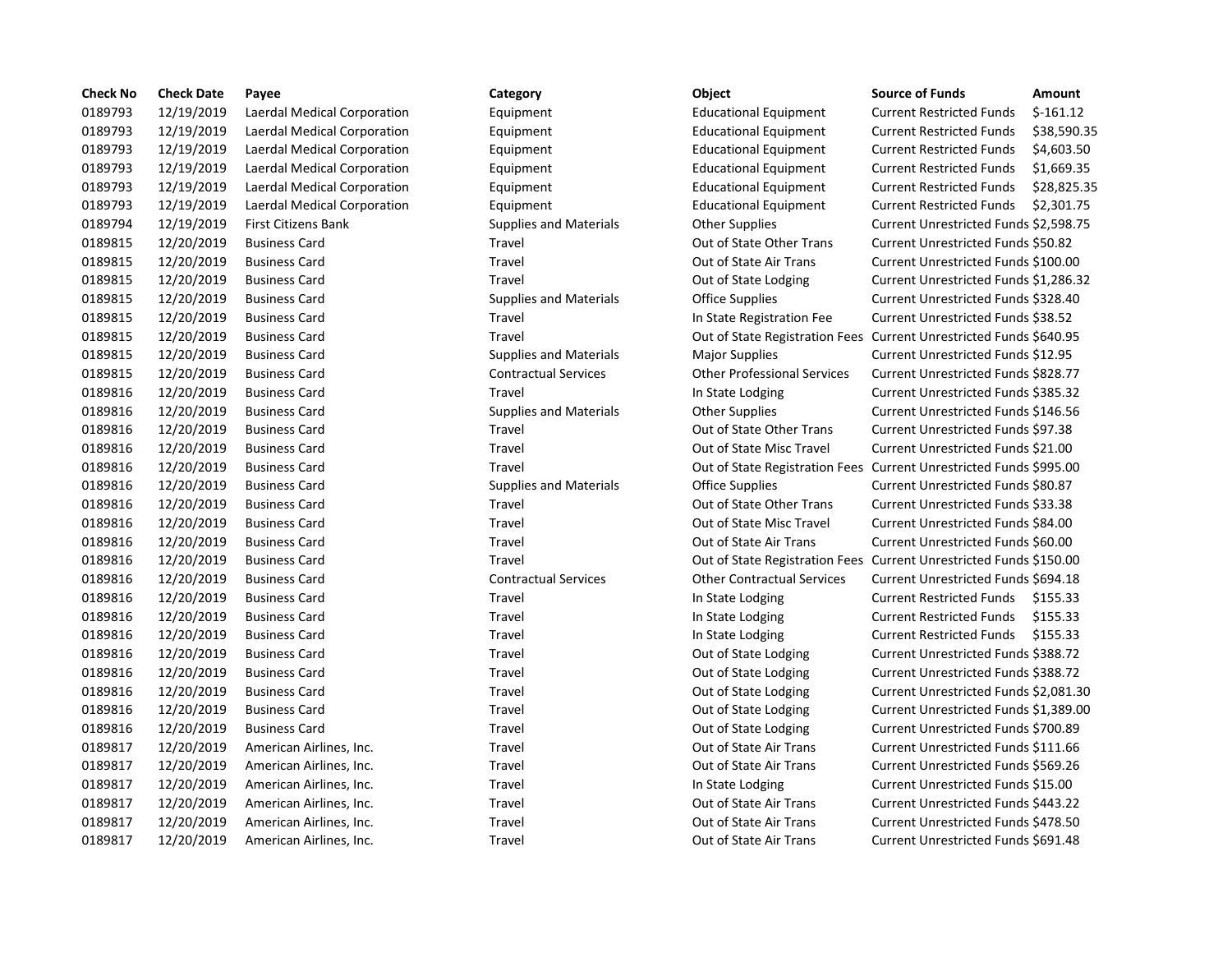| <b>Check No</b> | <b>Check Date</b> | Payee                                                    | Category                                             | Object                                                               | <b>Source of Funds</b>                | Amount     |
|-----------------|-------------------|----------------------------------------------------------|------------------------------------------------------|----------------------------------------------------------------------|---------------------------------------|------------|
| 0189817         | 12/20/2019        | American Airlines, Inc.                                  | Travel                                               | Out of State Air Trans                                               | Current Unrestricted Funds \$569.26   |            |
| 0189817         | 12/20/2019        | American Airlines, Inc.                                  | Travel                                               | Out of State Air Trans                                               | Current Unrestricted Funds \$360.90   |            |
| 0189817         | 12/20/2019        | American Airlines, Inc.                                  | Travel                                               | Out of State Air Trans                                               | Current Unrestricted Funds \$477.39   |            |
| 0189817         | 12/20/2019        | American Airlines, Inc.                                  | Travel                                               | Out of State Air Trans                                               | Current Unrestricted Funds \$70.69    |            |
| 0189817         | 12/20/2019        | American Airlines, Inc.                                  | Travel                                               | Out of State Air Trans                                               | Current Unrestricted Funds \$473.13   |            |
| 0189817         | 12/20/2019        | American Airlines, Inc.                                  | Travel                                               | Out of State Air Trans                                               | Current Unrestricted Funds \$473.13   |            |
| 0189817         | 12/20/2019        | American Airlines, Inc.                                  | Travel                                               | Out of State Air Trans                                               | Current Unrestricted Funds \$786.50   |            |
| 0189818         | 12/20/2019        | Amteck Communications Management, L Contractual Services |                                                      | <b>Other Professional Services</b>                                   | Unexpended Plant                      | \$3,069.14 |
| 0189818         | 12/20/2019        | Amteck Communications Management, L Contractual Services |                                                      | <b>Other Professional Services</b>                                   | Unexpended Plant                      | \$9,438.79 |
| 0189818         | 12/20/2019        | Amteck Communications Management, L Contractual Services |                                                      | <b>Other Professional Services</b>                                   | Unexpended Plant                      | \$2,575.04 |
| 0189818         | 12/20/2019        | Amteck Communications Management, L Contractual Services |                                                      | <b>Other Professional Services</b>                                   | Unexpended Plant                      | \$8,908.09 |
| 0189819         | 12/20/2019        | applya Occupational Solutions LLC                        | <b>Contractual Services</b>                          | <b>Other Professional Services</b>                                   | Current Unrestricted Funds \$112.20   |            |
| 0189819         | 12/20/2019        | applya Occupational Solutions LLC                        | Op Revenue - Other Current Unres ARC PT BKGD DRG TST |                                                                      | Current Unrestricted Funds \$28.05    |            |
| 0189820         | 12/20/2019        | Barnes and Noble College Bookstore                       | <b>Current Liabilities</b>                           | A/P Student Barnes & Noble                                           | Current Unrestricted Funds \$6,558.45 |            |
| 0189821         | 12/20/2019        | <b>Business Card</b>                                     | Travel                                               | Out of State Lodging                                                 | Current Unrestricted Funds \$1,595.12 |            |
| 0189821         | 12/20/2019        | <b>Business Card</b>                                     | Travel                                               | Out of State Lodging                                                 | Current Unrestricted Funds \$245.28   |            |
| 0189821         | 12/20/2019        | <b>Business Card</b>                                     | Travel                                               | Out of State Lodging                                                 | Current Unrestricted Funds \$1,392.36 |            |
| 0189821         | 12/20/2019        | <b>Business Card</b>                                     | Travel                                               | In State Lodging                                                     | Current Unrestricted Funds \$241.92   |            |
| 0189821         | 12/20/2019        | <b>Business Card</b>                                     | Travel                                               | Out of State Lodging                                                 | Current Unrestricted Funds \$732.04   |            |
| 0189821         | 12/20/2019        | <b>Business Card</b>                                     | Travel                                               | Out of State Lodging                                                 | Current Unrestricted Funds \$732.04   |            |
| 0189821         | 12/20/2019        | <b>Business Card</b>                                     | Travel                                               | Out of State Registration Fees Current Unrestricted Funds \$1,749.00 |                                       |            |
| 0189821         | 12/20/2019        | <b>Business Card</b>                                     | Travel                                               | Out of State Registration Fees Current Unrestricted Funds \$900.00   |                                       |            |
| 0189821         | 12/20/2019        | <b>Business Card</b>                                     | Travel                                               | In State Lodging                                                     | Current Unrestricted Funds \$275.32   |            |
| 0189821         | 12/20/2019        | <b>Business Card</b>                                     | Travel                                               | Out of State Lodging                                                 | Current Unrestricted Funds \$488.09   |            |
| 0189821         | 12/20/2019        | <b>Business Card</b>                                     | Travel                                               | In State Registration Fee                                            | Current Unrestricted Funds \$-150.00  |            |
| 0189822         | 12/20/2019        | SCX2 LLC                                                 | <b>Supplies and Materials</b>                        | <b>Other Supplies</b>                                                | <b>Unexpended Plant</b>               | \$3,100.00 |
| 0189822         | 12/20/2019        | SCX2 LLC                                                 | <b>Supplies and Materials</b>                        | <b>Other Supplies</b>                                                | Unexpended Plant                      | \$3,000.00 |
| 0189823         | 12/20/2019        | South Carolina State Disbursment Un                      | <b>Current Liabilities</b>                           | Court Order Levy                                                     | Current Unrestricted Funds \$220.67   |            |
| 0189824         | 12/20/2019        | The Southern Gourmet                                     | <b>Supplies and Materials</b>                        | <b>Food Supplies</b>                                                 | Current Unrestricted Funds \$3,846.50 |            |
| 0189824         | 12/20/2019        | The Southern Gourmet                                     | <b>Supplies and Materials</b>                        | <b>Food Supplies</b>                                                 | Current Unrestricted Funds \$500.00   |            |
| E0008979        | 12/04/2019        | <b>YTC Employee</b>                                      | <b>Current Liabilities</b>                           | Misc                                                                 | Current Unrestricted Funds \$2,287.13 |            |
| E0008980        | 12/04/2019        | <b>YTC Employee</b>                                      | Travel                                               | In State Meals                                                       | Current Unrestricted Funds \$10.00    |            |
| E0008981        | 12/09/2019        | <b>YTC Employee</b>                                      | Travel                                               | In State Priv Auto                                                   | Current Unrestricted Funds \$45.47    |            |
| E0008982        | 12/09/2019        | <b>YTC Employee</b>                                      | Travel                                               | Out of State Other Trans                                             | Current Unrestricted Funds \$40.00    |            |
| E0008982        | 12/09/2019        | <b>YTC Employee</b>                                      | Travel                                               | <b>Out of State Meals</b>                                            | Current Unrestricted Funds \$134.83   |            |
| E0008982        | 12/09/2019        | <b>YTC Employee</b>                                      | Travel                                               | Out of State Misc Travel                                             | Current Unrestricted Funds \$49.00    |            |
| E0008982        | 12/09/2019        | <b>YTC Employee</b>                                      | Travel                                               | Out of State Priv Auto                                               | Current Unrestricted Funds \$21.60    |            |
| E0008982        | 12/09/2019        | <b>YTC Employee</b>                                      | Travel                                               | Out of State Air Trans                                               | Current Unrestricted Funds \$60.00    |            |
| E0008983        | 12/09/2019        | <b>YTC Employee</b>                                      | Travel                                               | In State Priv Auto                                                   | Current Unrestricted Funds \$25.48    |            |
| E0008984        | 12/09/2019        | <b>YTC Employee</b>                                      | Travel                                               | Out of State Lodging                                                 | Current Unrestricted Funds \$865.04   |            |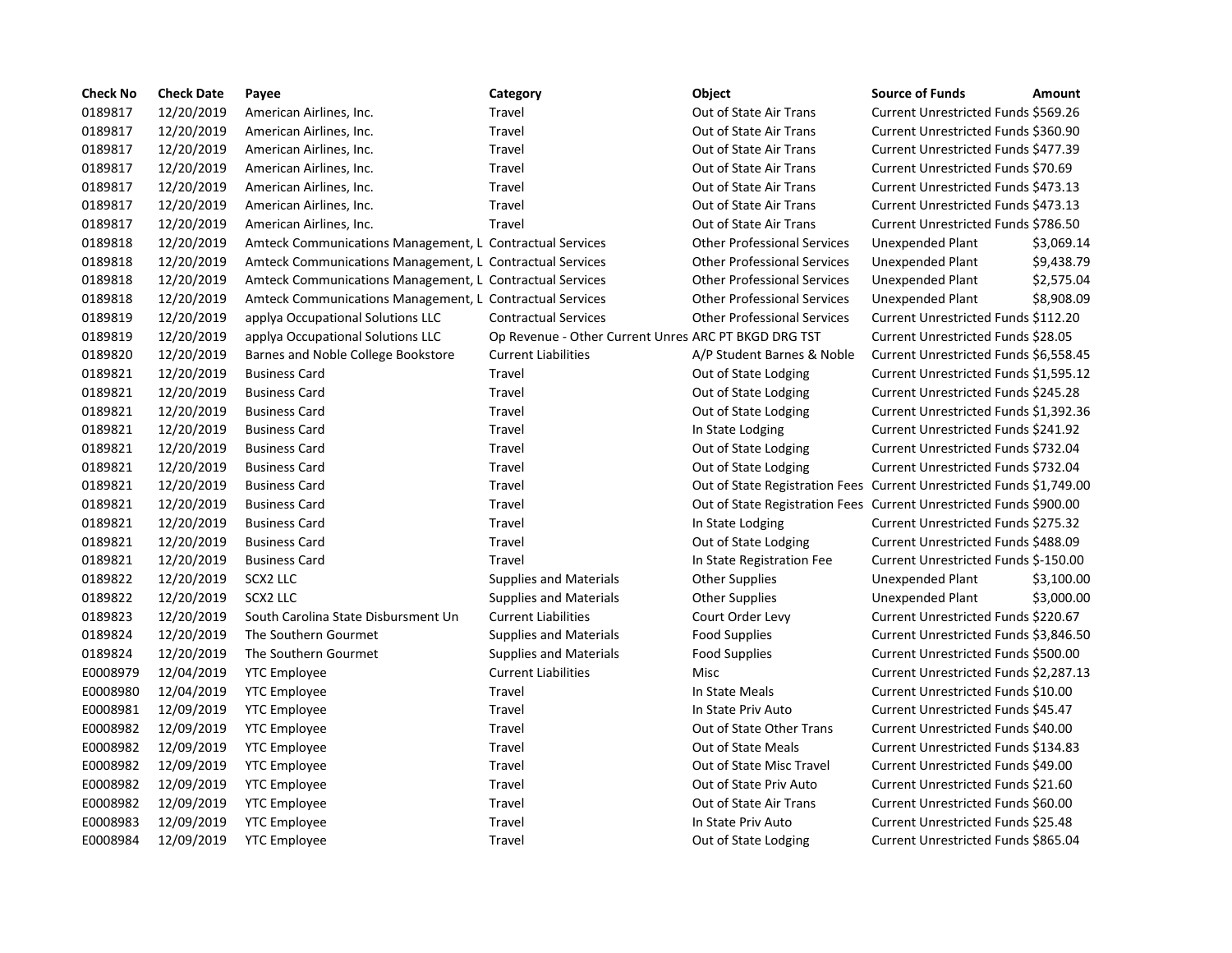| <b>Check No</b> | <b>Check Date</b> | Payee               | Category | Object                    | <b>Source of Funds</b><br>Amount    |
|-----------------|-------------------|---------------------|----------|---------------------------|-------------------------------------|
| E0008984        | 12/09/2019        | <b>YTC Employee</b> | Travel   | Out of State Priv Auto    | Current Unrestricted Funds \$31.10  |
| E0008984        | 12/09/2019        | <b>YTC Employee</b> | Travel   | Out of State Other Trans  | Current Unrestricted Funds \$26.00  |
| E0008984        | 12/09/2019        | <b>YTC Employee</b> | Travel   | Out of State Misc Travel  | Current Unrestricted Funds \$32.73  |
| E0008984        | 12/09/2019        | <b>YTC Employee</b> | Travel   | Out of State Meals        | Current Unrestricted Funds \$58.56  |
| E0008985        | 12/09/2019        | <b>YTC Employee</b> | Travel   | <b>Out of State Meals</b> | Current Unrestricted Funds \$116.30 |
| E0008985        | 12/09/2019        | <b>YTC Employee</b> | Travel   | Out of State Priv Auto    | Current Unrestricted Funds \$28.08  |
| E0008986        | 12/09/2019        | <b>YTC Employee</b> | Travel   | Out of State Priv Auto    | Current Unrestricted Funds \$155.08 |
| E0008987        | 12/09/2019        | <b>YTC Employee</b> | Travel   | In State Priv Auto        | Current Unrestricted Funds \$87.97  |
| E0008988        | 12/09/2019        | <b>YTC Employee</b> | Travel   | In State Priv Auto        | Current Unrestricted Funds \$18.42  |
| E0008989        | 12/09/2019        | <b>YTC Employee</b> | Travel   | In State Meals            | Current Unrestricted Funds \$54.00  |
| E0008989        | 12/09/2019        | <b>YTC Employee</b> | Travel   | In State Misc Travel Exp  | Current Unrestricted Funds \$9.25   |
| E0008990        | 12/10/2019        | <b>YTC Employee</b> | Travel   | Out of State Priv Auto    | Current Unrestricted Funds \$18.04  |
| E0008991        | 12/10/2019        | <b>YTC Employee</b> | Travel   | In State Misc Travel Exp  | Current Unrestricted Funds \$26.91  |
| E0008991        | 12/10/2019        | <b>YTC Employee</b> | Travel   | In State Meals            | Current Unrestricted Funds \$17.00  |
| E0008991        | 12/10/2019        | <b>YTC Employee</b> | Travel   | In State Lodging          | Current Unrestricted Funds \$124.26 |
| E0008992        | 12/10/2019        | <b>YTC Employee</b> | Travel   | Out of State Priv Auto    | Current Unrestricted Funds \$76.68  |
| E0008992        | 12/10/2019        | <b>YTC Employee</b> | Travel   | Out of State Priv Auto    | Current Unrestricted Funds \$30.24  |
| E0008993        | 12/10/2019        | <b>YTC Employee</b> | Travel   | In State Priv Auto        | Current Unrestricted Funds \$66.63  |
| E0008994        | 12/10/2019        | <b>YTC Employee</b> | Travel   | <b>Out of State Meals</b> | Current Unrestricted Funds \$44.03  |
| E0008995        | 12/10/2019        | <b>YTC Employee</b> | Travel   | In State Priv Auto        | Current Unrestricted Funds \$50.22  |
| E0008996        | 12/10/2019        | <b>YTC Employee</b> | Travel   | In State Priv Auto        | Current Unrestricted Funds \$247.01 |
| E0008996        | 12/10/2019        | <b>YTC Employee</b> | Travel   | In State Priv Auto        | Current Unrestricted Funds \$72.90  |
| E0008997        | 12/10/2019        | <b>YTC Employee</b> | Travel   | In State Priv Auto        | Current Unrestricted Funds \$28.08  |
| E0008998        | 12/10/2019        | <b>YTC Employee</b> | Travel   | In State Priv Auto        | Current Unrestricted Funds \$129.60 |
| E0008999        | 12/10/2019        | <b>YTC Employee</b> | Travel   | In State Lodging          | Current Unrestricted Funds \$241.92 |
| E0008999        | 12/10/2019        | <b>YTC Employee</b> | Travel   | In State Priv Auto        | Current Unrestricted Funds \$212.76 |
| E0008999        | 12/10/2019        | <b>YTC Employee</b> | Travel   | In State Meals            | Current Unrestricted Funds \$37.64  |
| E0009000        | 12/10/2019        | <b>YTC Employee</b> | Travel   | In State Priv Auto        | Current Unrestricted Funds \$173.12 |
| E0009001        | 12/10/2019        | <b>YTC Employee</b> | Travel   | In State Meals            | Current Unrestricted Funds \$20.00  |
| E0009001        | 12/10/2019        | <b>YTC Employee</b> | Travel   | In State Misc Travel Exp  | Current Unrestricted Funds \$19.66  |
| E0009002        | 12/10/2019        | <b>YTC Employee</b> | Travel   | In State Priv Auto        | Current Unrestricted Funds \$10.46  |
| E0009003        | 12/10/2019        | <b>YTC Employee</b> | Travel   | In State Priv Auto        | Current Unrestricted Funds \$76.14  |
| E0009003        | 12/10/2019        | <b>YTC Employee</b> | Travel   | Out of State Priv Auto    | Current Unrestricted Funds \$62.64  |
| E0009004        | 12/10/2019        | <b>YTC Employee</b> | Travel   | In State Priv Auto        | Current Unrestricted Funds \$28.08  |
| E0009005        | 12/10/2019        | <b>YTC Employee</b> | Travel   | In State Priv Auto        | Current Unrestricted Funds \$75.60  |
| E0009006        | 12/10/2019        | <b>YTC Employee</b> | Travel   | In State Priv Auto        | Current Unrestricted Funds \$74.19  |
| E0009007        | 12/10/2019        | <b>YTC Employee</b> | Travel   | In State Priv Auto        | Current Unrestricted Funds \$45.15  |
| E0009008        | 12/10/2019        | <b>YTC Employee</b> | Travel   | In State Priv Auto        | Current Unrestricted Funds \$99.12  |
| E0009009        | 12/10/2019        | <b>YTC Employee</b> | Travel   | In State Priv Auto        | Current Unrestricted Funds \$138.24 |
| E0009010        | 12/10/2019        | <b>YTC Employee</b> | Travel   | In State Priv Auto        | Current Unrestricted Funds \$7.94   |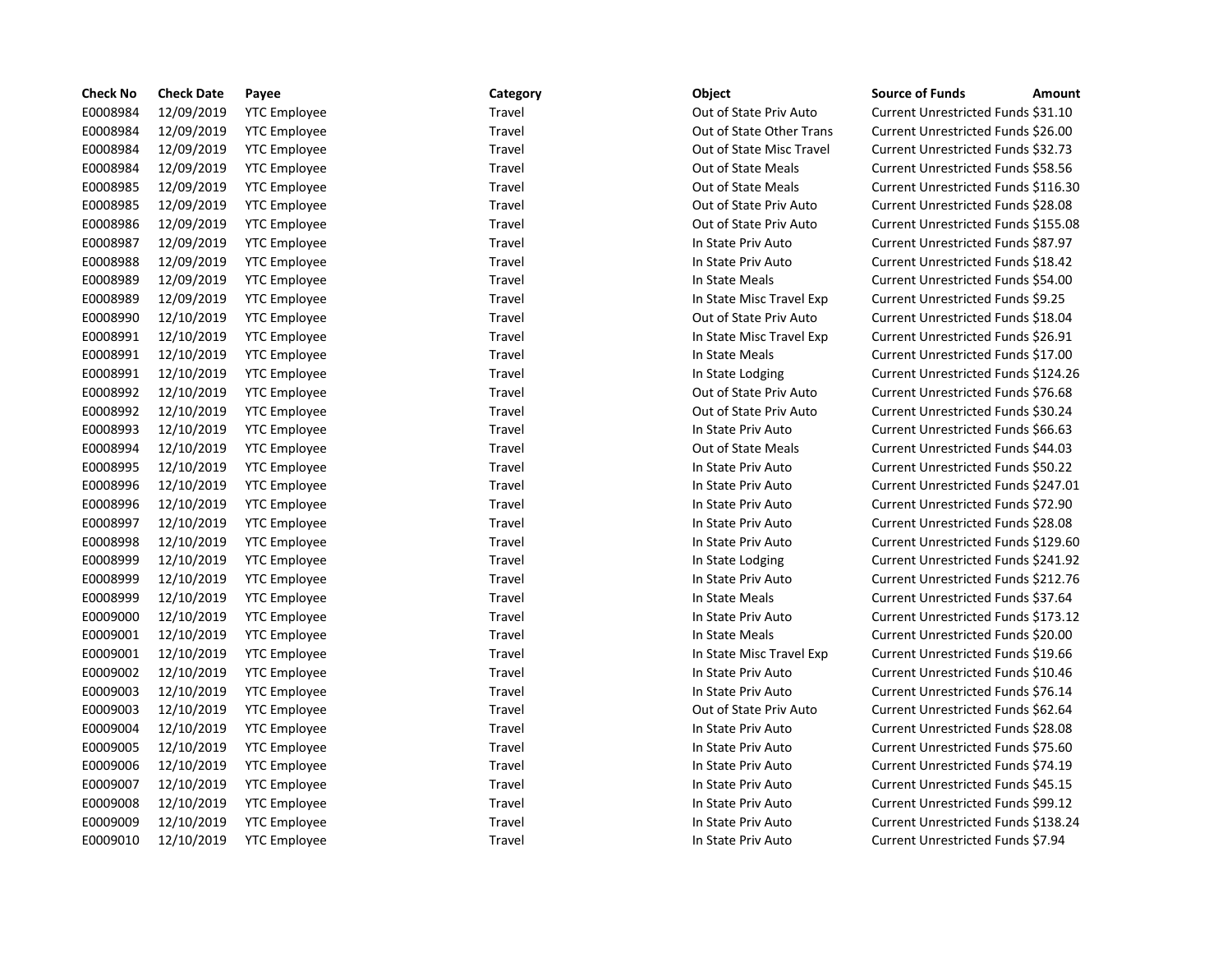| <b>Check No</b> | <b>Check Date</b> | Payee               | Category | Object                   | <b>Source of Funds</b><br>Amount    |
|-----------------|-------------------|---------------------|----------|--------------------------|-------------------------------------|
| E0009011        | 12/10/2019        | <b>YTC Employee</b> | Travel   | In State Priv Auto       | Current Unrestricted Funds \$36.72  |
| E0009011        | 12/10/2019        | <b>YTC Employee</b> | Travel   | Out of State Priv Auto   | Current Unrestricted Funds \$39.42  |
| E0009012        | 12/10/2019        | <b>YTC Employee</b> | Travel   | Out of State Priv Auto   | Current Unrestricted Funds \$23.32  |
| E0009013        | 12/11/2019        | <b>YTC Employee</b> | Travel   | In State Meals           | Current Restricted Funds \$25.94    |
| E0009014        | 12/11/2019        | <b>YTC Employee</b> | Travel   | In State Priv Auto       | Current Unrestricted Funds \$8.00   |
| E0009015        | 12/11/2019        | <b>YTC Employee</b> | Travel   | Out of State Meals       | Current Unrestricted Funds \$81.42  |
| E0009015        | 12/11/2019        | <b>YTC Employee</b> | Travel   | Out of State Other Trans | Current Unrestricted Funds \$75.86  |
| E0009015        | 12/11/2019        | <b>YTC Employee</b> | Travel   | Out of State Air Trans   | Current Unrestricted Funds \$30.00  |
| E0009016        | 12/11/2019        | <b>YTC Employee</b> | Travel   | In State Priv Auto       | Current Unrestricted Funds \$33.48  |
| E0009017        | 12/11/2019        | <b>YTC Employee</b> | Travel   | Out of State Meals       | Current Unrestricted Funds \$14.00  |
| E0009018        | 12/11/2019        | <b>YTC Employee</b> | Travel   | In State Misc Travel Exp | Current Unrestricted Funds \$10.00  |
| E0009018        | 12/11/2019        | <b>YTC Employee</b> | Travel   | In State Meals           | Current Unrestricted Funds \$27.00  |
| E0009019        | 12/11/2019        | <b>YTC Employee</b> | Travel   | In State Priv Auto       | Current Unrestricted Funds \$118.80 |
| E0009020        | 12/11/2019        | <b>YTC Employee</b> | Travel   | In State Priv Auto       | Current Unrestricted Funds \$35.10  |
| E0009021        | 12/11/2019        | <b>YTC Employee</b> | Travel   | In State Meals           | Current Unrestricted Funds \$7.00   |
| E0009021        | 12/11/2019        | <b>YTC Employee</b> | Travel   | In State Priv Auto       | Current Unrestricted Funds \$68.04  |
| E0009022        | 12/11/2019        | <b>YTC Employee</b> | Travel   | Out of State Meals       | Current Unrestricted Funds \$14.00  |
| E0009023        | 12/11/2019        | <b>YTC Employee</b> | Travel   | In State Priv Auto       | Current Unrestricted Funds \$146.88 |
| E0009024        | 12/11/2019        | <b>YTC Employee</b> | Travel   | In State Priv Auto       | Current Unrestricted Funds \$36.72  |
| E0009024        | 12/11/2019        | <b>YTC Employee</b> | Travel   | Out of State Priv Auto   | Current Unrestricted Funds \$39.42  |
| E0009025        | 12/11/2019        | <b>YTC Employee</b> | Travel   | In State Priv Auto       | Current Unrestricted Funds \$16.42  |
| E0009026        | 12/11/2019        | <b>YTC Employee</b> | Travel   | Out of State Priv Auto   | Current Unrestricted Funds \$393.12 |
| E0009027        | 12/11/2019        | <b>YTC Employee</b> | Travel   | In State Priv Auto       | Current Unrestricted Funds \$75.60  |
| E0009028        | 12/11/2019        | <b>YTC Employee</b> | Travel   | In State Priv Auto       | Current Unrestricted Funds \$35.10  |
| E0009029        | 12/11/2019        | <b>YTC Employee</b> | Travel   | In State Priv Auto       | Current Unrestricted Funds \$92.88  |
| E0009030        | 12/19/2019        | <b>YTC Employee</b> | Travel   | Out of State Other Trans | Current Unrestricted Funds \$32.75  |
| E0009030        | 12/19/2019        | <b>YTC Employee</b> | Travel   | Out of State Meals       | Current Unrestricted Funds \$88.01  |
| E0009030        | 12/19/2019        | <b>YTC Employee</b> | Travel   | Out of State Misc Travel | Current Unrestricted Funds \$28.00  |
| E0009030        | 12/19/2019        | <b>YTC Employee</b> | Travel   | Out of State Priv Auto   | Current Unrestricted Funds \$27.47  |
| E0009031        | 12/19/2019        | <b>YTC Employee</b> | Travel   | Out of State Misc Travel | Current Unrestricted Funds \$50.00  |
| E0009031        | 12/19/2019        | <b>YTC Employee</b> | Travel   | Out of State Meals       | Current Unrestricted Funds \$128.84 |
| E0009032        | 12/19/2019        | <b>YTC Employee</b> | Travel   | In State Priv Auto       | Current Unrestricted Funds \$60.10  |
| E0009033        | 12/19/2019        | <b>YTC Employee</b> | Travel   | In State Meals           | Current Unrestricted Funds \$28.89  |
| E0009034        | 12/19/2019        | <b>YTC Employee</b> | Travel   | Out of State Misc Travel | Current Unrestricted Funds \$17.00  |
| E0009034        | 12/19/2019        | <b>YTC Employee</b> | Travel   | In State Meals           | Current Unrestricted Funds \$28.98  |
| E0009035        | 12/19/2019        | <b>YTC Employee</b> | Travel   | In State Priv Auto       | Current Unrestricted Funds \$33.48  |
| E0009036        | 12/19/2019        | <b>YTC Employee</b> | Travel   | Out of State Misc Travel | Current Unrestricted Funds \$35.00  |
| E0009036        | 12/19/2019        | <b>YTC Employee</b> | Travel   | Out of State Meals       | Current Unrestricted Funds \$112.40 |
| E0009036        | 12/19/2019        | <b>YTC Employee</b> | Travel   | Out of State Priv Auto   | Current Unrestricted Funds \$17.28  |
| E0009037        | 12/19/2019        | <b>YTC Employee</b> | Travel   | In State Priv Auto       | Current Unrestricted Funds \$28.62  |